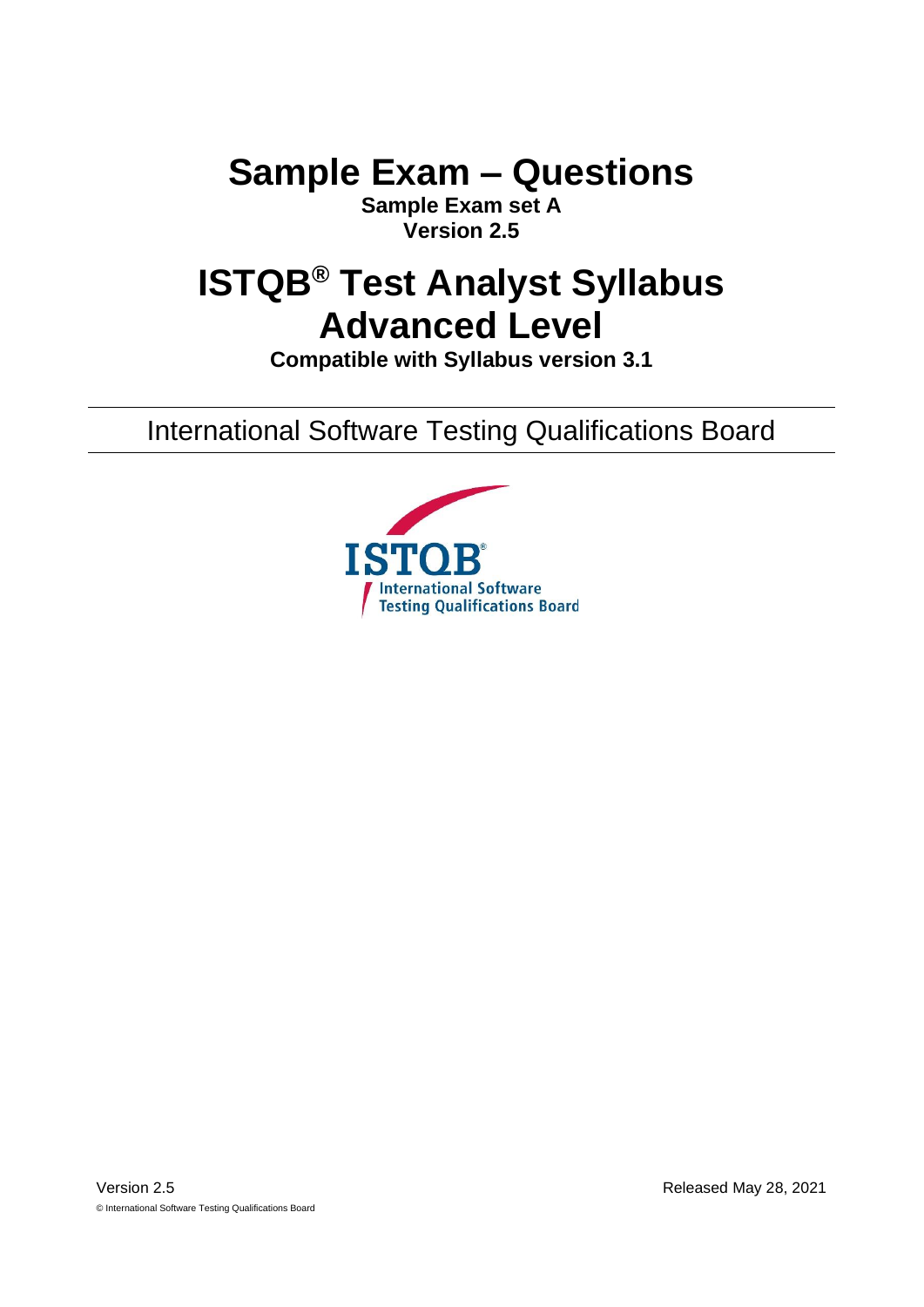

# <span id="page-1-0"></span>**Copyright Notice**

Copyright Notice © International Software Testing Qualifications Board (hereinafter called ISTQB® ).

ISTQB® is a registered trademark of the International Software Testing Qualifications Board.

All rights reserved.

The authors hereby transfer the copyright to the ISTQB®. The authors (as current copyright holders) and ISTQB® (as the future copyright holder) have agreed to the following conditions of use:

Extracts, for non-commercial use, from this document may be copied if the source is acknowledged.

Any Accredited Training Provider may use this sample exam in their training course if the authors and the ISTQB® are acknowledged as the source and copyright owners of the sample exam and provided that any advertisement of such a training course is done only after official Accreditation of the training materials has been received from an ISTQB®-recognized Member Board.

Any individual or group of individuals may use this sample exam in articles and books, if the authors and the ISTQB® are acknowledged as the source and copyright owners of the sample exam.

Any other use of this sample exam is prohibited without first obtaining the approval in writing of the ISTQB® .

Any ISTQB<sup>®</sup>-recognized Member Board may translate this sample exam provided they reproduce the abovementioned Copyright Notice in the translated version of the sample exam.

# <span id="page-1-1"></span>**Document Responsibility**

The ISTQB® Examination Working Group is responsible for this document.

# <span id="page-1-2"></span>**Acknowledgements**

This document was produced by a core team from ISTQB®: Andreas Gunther, Daniel Poľan, Jean-Baptiste Crouigneau, Lucjan Stapp, Michael Stahl, and Stuart Reid

The core team thanks the Exam Working Group review team, the Syllabus Working Group and the National Boards for their suggestions and input.

This document is maintained by a core team from ISTQB® consisting of the Syllabus Working Group and Exam Working Group.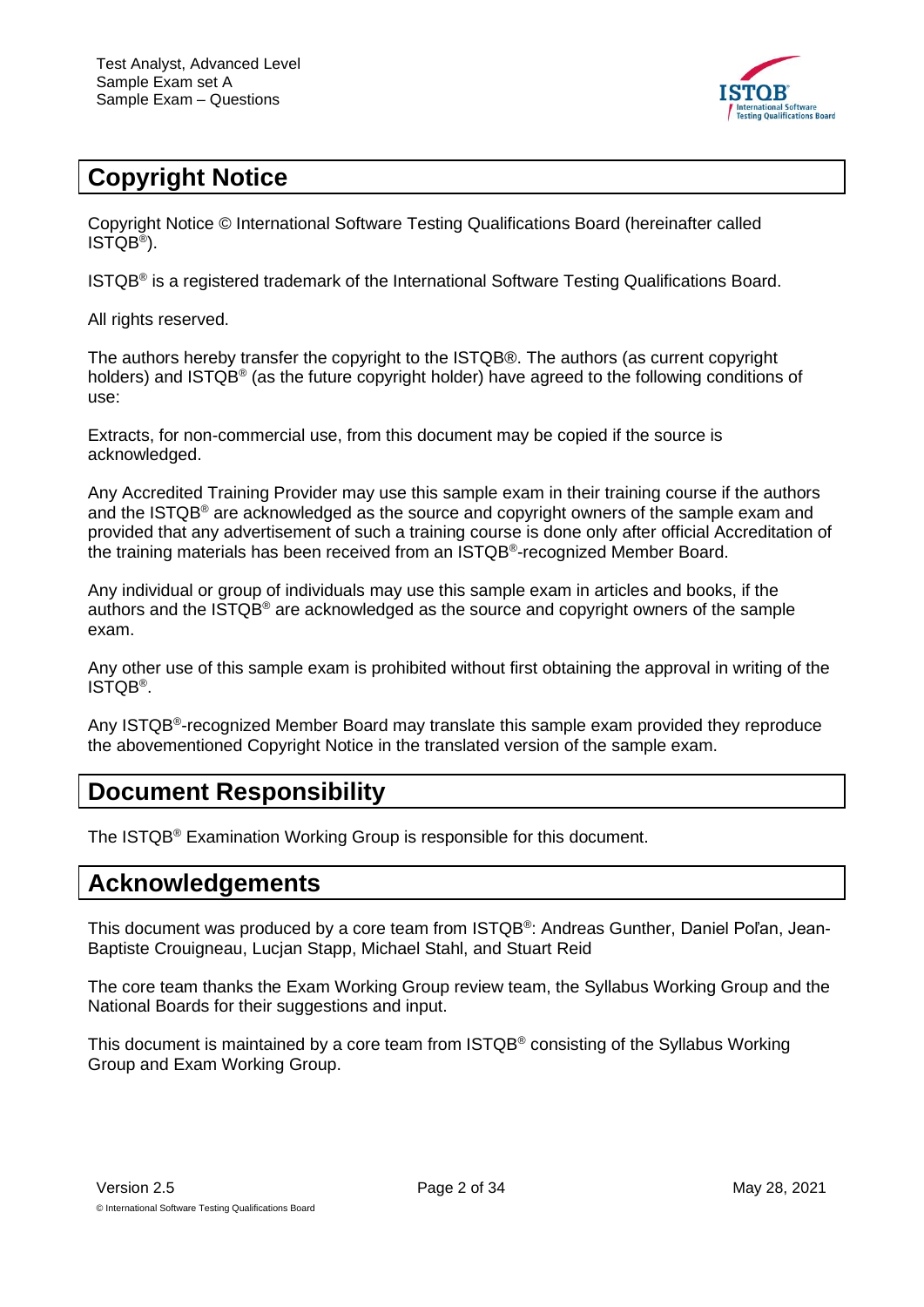

# <span id="page-2-0"></span>**Revision History**

| Sample Exam - Questions Layout Template used: | Version 2.5 Date: Maj 21, 2021 |
|-----------------------------------------------|--------------------------------|
|                                               |                                |

| <b>Version</b> | <b>Date</b>       | <b>Remarks</b>                                        |
|----------------|-------------------|-------------------------------------------------------|
| 2.5            | May 28, 2021      | <b>Update of Table of Context</b>                     |
| 2.4            | May 21, 2021      | <b>Update of Copyright Notice</b>                     |
|                |                   | Minor correction to Additional question: #1           |
| 2.3            | March 3, 2021     | Updated according to CTAL-TA v3.1.0 update            |
|                |                   | Questions 10 and 11 replaced according to the changed |
|                |                   | Syllabus contents                                     |
|                |                   | Updates to the majority of the questions              |
| 2.2            | Unpublished       | New template applied                                  |
| 2.1            | December 19, 2019 | Revisions made by AELWG to enable launch              |
| 2.0            | October 5, 2019   | Release of sample exam for CTAL-TA 2019               |
| 1.3            | February 19, 2019 | Minor correction of answer option labels              |
|                |                   | Correcting of Pick-N type questions                   |
| 1.2            | December 5, 2018  | Split of document into Questions and Answers          |
|                |                   | Randomize answer order                                |
|                |                   | Refactor layout on Sample Exam Template               |
|                |                   | Correcting of Pick-N type questions                   |
|                |                   | Correcting of question 16 and 17                      |
|                |                   | Remove broken question 15 (and renumbering)           |
| 1.01           | November 23, 2012 | Version for release                                   |
| 1.00           | October 19, 2012  | Version for voting                                    |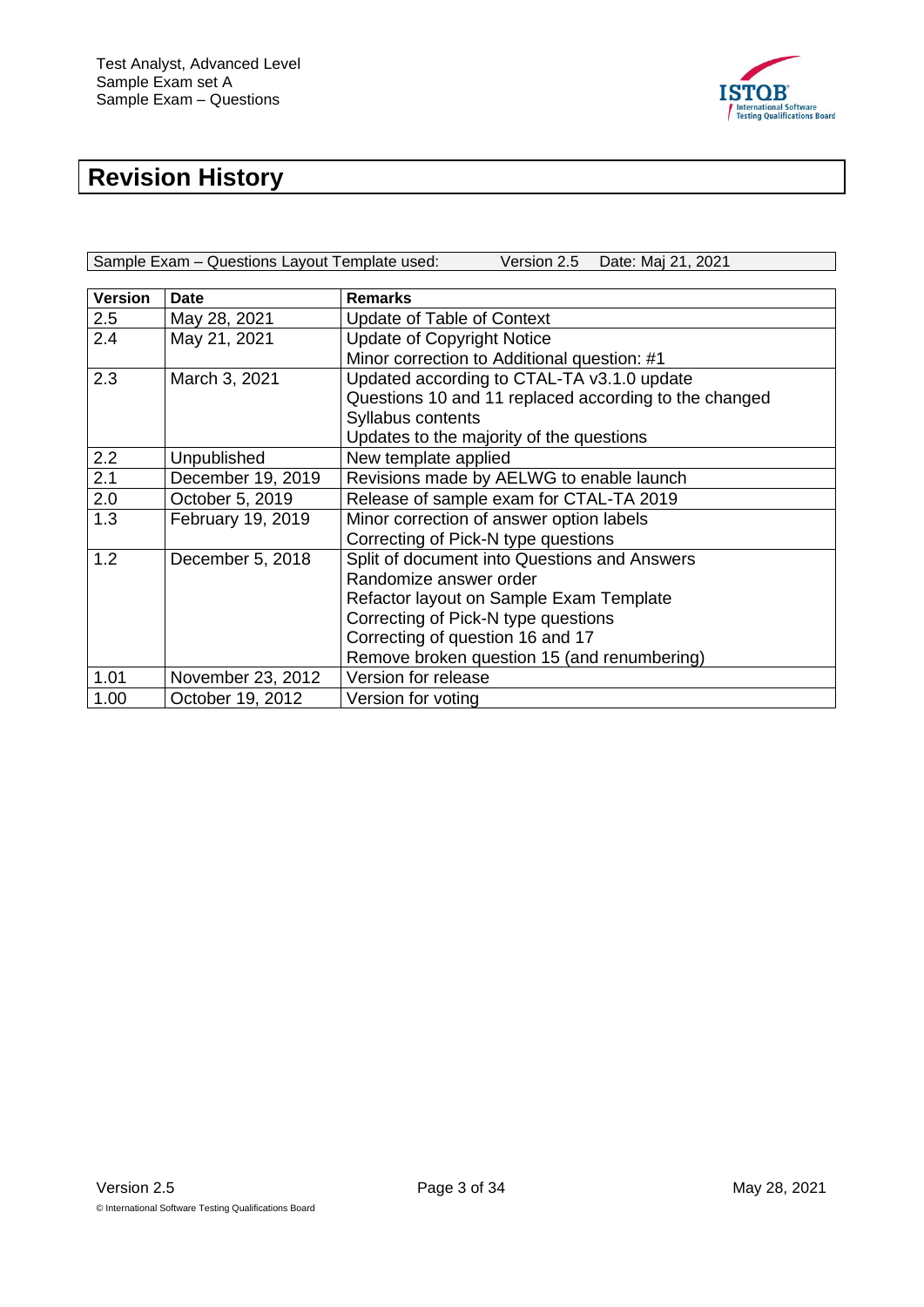

# <span id="page-3-0"></span>**Table of Contents**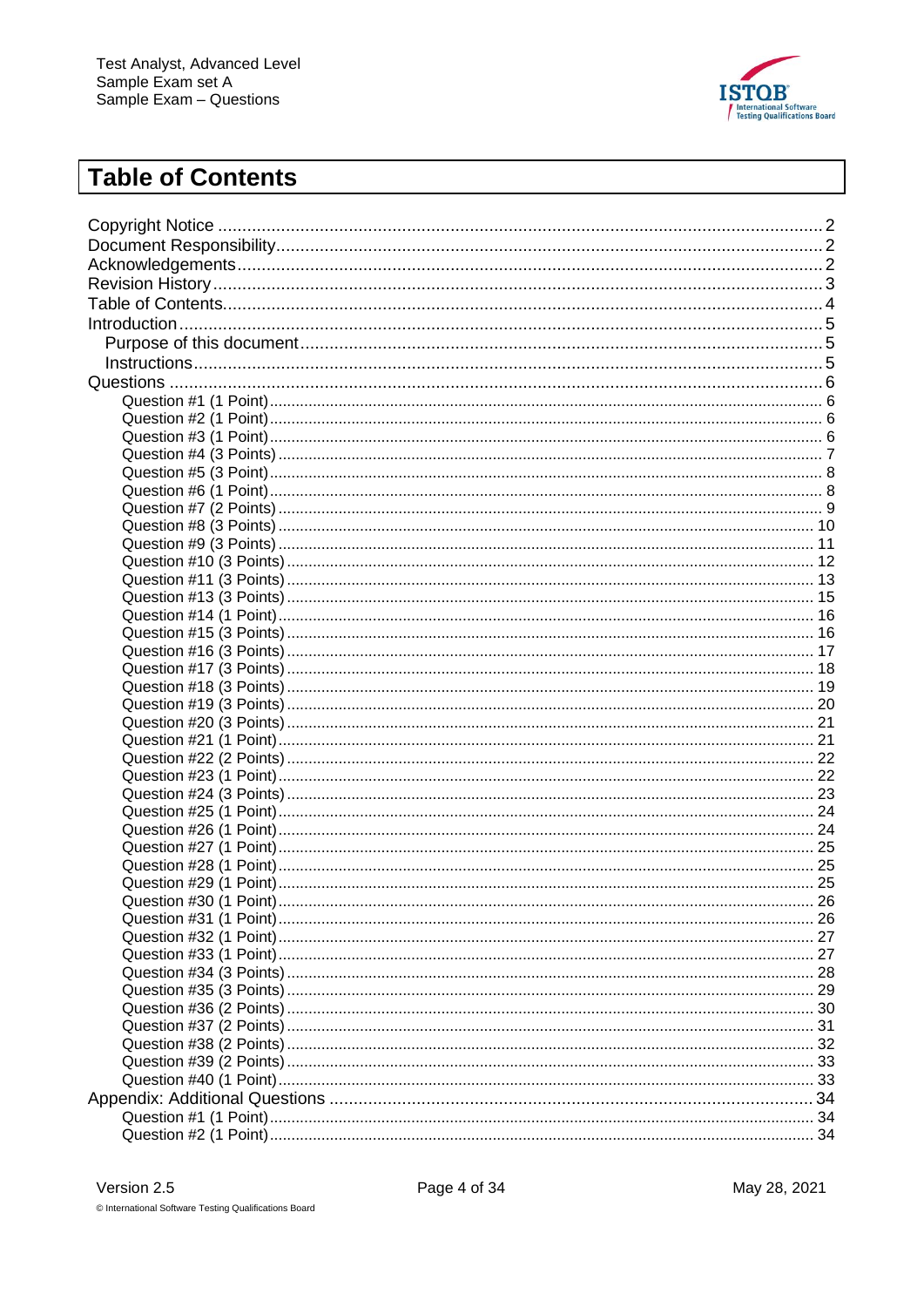

# <span id="page-4-0"></span>**Introduction**

#### <span id="page-4-1"></span>Purpose of this document

The sample questions and answers and associated justifications in this sample exam set have been created by a team of Subject Matter Experts and experienced question writers with the aim of assisting ISTQB® Member Boards and Exam Boards in their question writing activities.

These questions cannot be used as-is in any official examination, but they should serve as guidance for question writers. Given the wide variety of formats and subjects, these sample questions should offer many ideas for the individual Member Boards on how to create good questions and appropriate answer sets for their examinations.

#### <span id="page-4-2"></span>**Instructions**

In this document you may find:

- Questions<sup>1</sup>, including for each question:
	- o Any scenario needed by the question stem
	- o Point value
	- o Response (answer) option set
- Additional questions, including for each question [does not apply to all sample exams]:
	- o Any scenario needed by the question stem
	- o Point value
	- o Response (answer) option set
- *Answers, including justification are contained in a separate document*

 $<sup>1</sup>$  In this sample exam the questions are sorted by the LO they target; this cannot be expected of a live exam.</sup>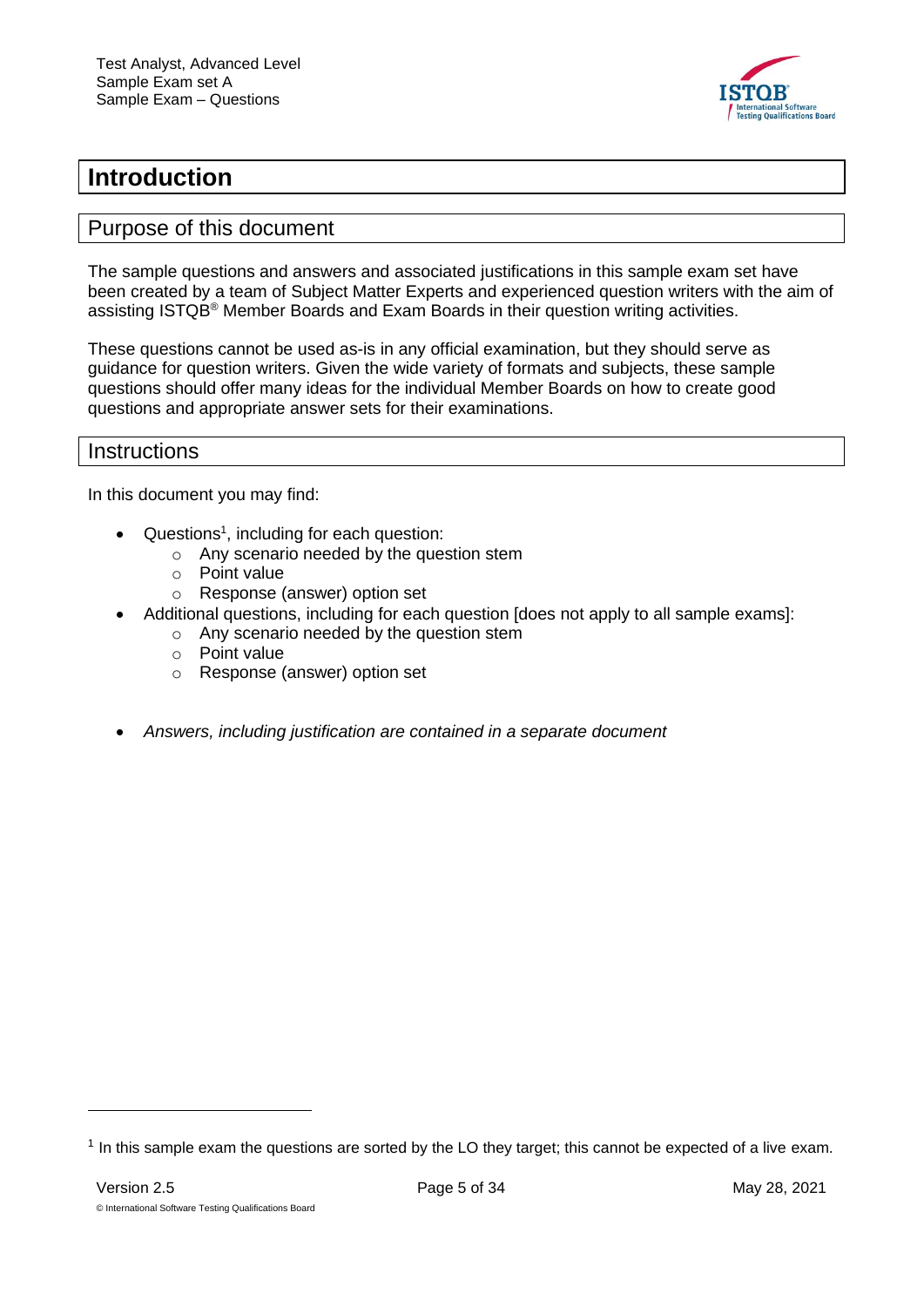

# <span id="page-5-0"></span>**Questions**

### <span id="page-5-1"></span>**Question #1 (1 Point)**

Which of the following statements is TRUE with respect to when the test analyst should become involved during different software development lifecycle models?

- a) In sequential V-model projects the test analyst should start test analysis concurrently with coding
- b) In sequential V-model projects the test analyst should start test analysis concurrently with requirement specification
- c) There are no differences in the moment of involvement for test analysts for the various software development lifecycles
- d) In Agile software development the test analyst should start test analysis and design concurrently with coding

Select ONE option.

### <span id="page-5-2"></span>**Question #2 (1 Point)**

Which of the following answers describes the most appropriate and complete set of activities for the Test Analyst to focus on during test analysis and design?

- a) Analyze the test basis, select test techniques, create high-level test conditions for risk mitigation, create test cases to achieve desired coverage of the test basis, create risk mitigation test cases
- b) Analyze risks, create test conditions to address risks, create high-level test cases to meet test conditions for risk mitigation, create all low-level test cases
- c) Select test techniques, create high-level test cases to meet test conditions, create highlevel test cases to mitigate risks, create low level tests cases to achieve desired coverage
- d) Analyze the test basis, identify test conditions at appropriate levels to address the test basis, add test conditions for risk mitigation, select test techniques to achieve desired coverage, design test cases

Select ONE option.

### <span id="page-5-3"></span>**Question #3 (1 Point)**

Which of the following statements does NOT give a good reason why test cases should be reviewed and understood by stakeholders?

- a) Customer and users review the test cases in order to verify them against requirements, business processes and business rules
- b) The test manager reviews the test cases in order to control the work of the test analyst and to create the organization's test strategy
- c) Testers review test cases written by other testers in order to ensure that the test cases are consistent, understandable and executable by testers other than the author
- d) Developers review test cases written by testers in order to align their understanding of requirements with the testers' and to align component testing with system testing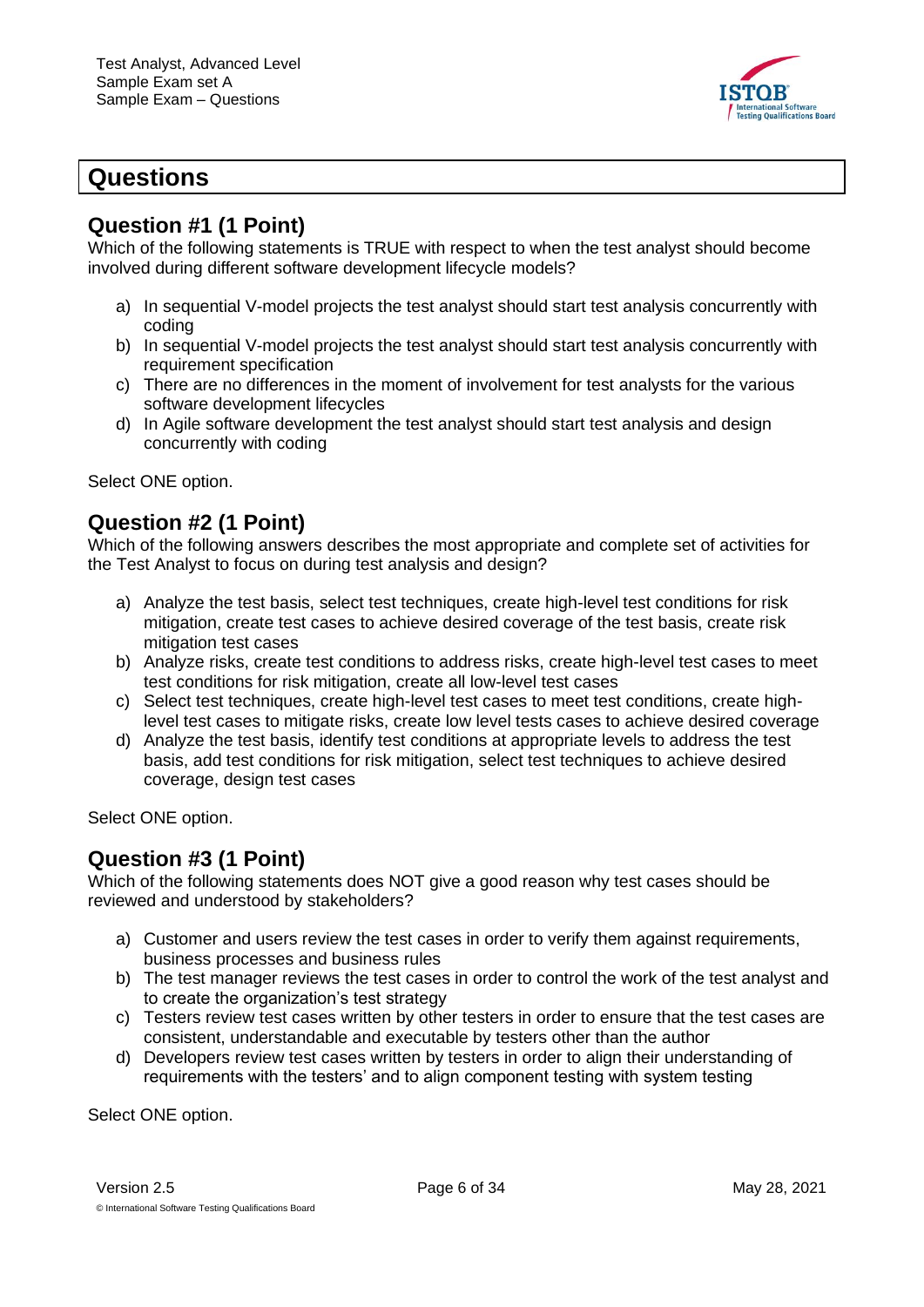

# <span id="page-6-0"></span>**Question #4 (3 Points)**

The IT department of insurance company SecureLife has started a project IQ (Improved Quality) to implement a new health insurance application. The intention is to make it possible to create online transactions for health insurance claims raised by employees and members of companies or associations having health insurance agreements. In the new application, it will be possible to register all relevant information about the employees, such as their age, health conditions, etc. The project must also fulfill the demands of the people calculating their insurance premium, actuaries, and the demands from public legislation.

The project team for IQ have testers who are business users with lots of domain knowledge but without much formal test training.

At the same time another project, HIPPOS (Health Insurance Product Public Order Sales), has been started by the marketing department of SecureLife with the purpose of launching a new Internet application that will allow potential buyers of health insurance to use a calculator to calculate insurance premiums and possible bonus deductions based on age and different health parameters. This application will also allow individual customers to order Health Insurance Products online.

The new project HIPPOS application will be developed and tested by SecureLife's Agile development team, which have worked together with the marketing department for the last three years, developing marketing web applications. The Agile team consists of well-trained testers and developers. They have implemented test automation for regression testing, and they have checklists of common defects and common security problems which they use in their retrospectives.

As senior Test Analyst in SecureLife you have been asked to suggest options for the two projects, IQ and HIPPOS, regarding the level of detail and documentation required for test cases in the two projects.

Which of the following are the BEST options?

- a) In project HIPPOS the test cases should be written at a high level allowing the testers flexibility in varying the details to achieve higher coverage
- b) In project IQ the test cases should be written at a high level. The testers are business users and they know their business rules and calculations so no need for detailed documentation
- c) In both project IQ and HIPPOS the test cases must be written as low-level test cases, with thorough documentation and detailed procedures
- d) In project IQ the test cases should be written at a low level with documented procedures and traceability to requirements
- e) In project HIPPOS the test cases should be written at a low level with documented procedures and audit trails

Select TWO options.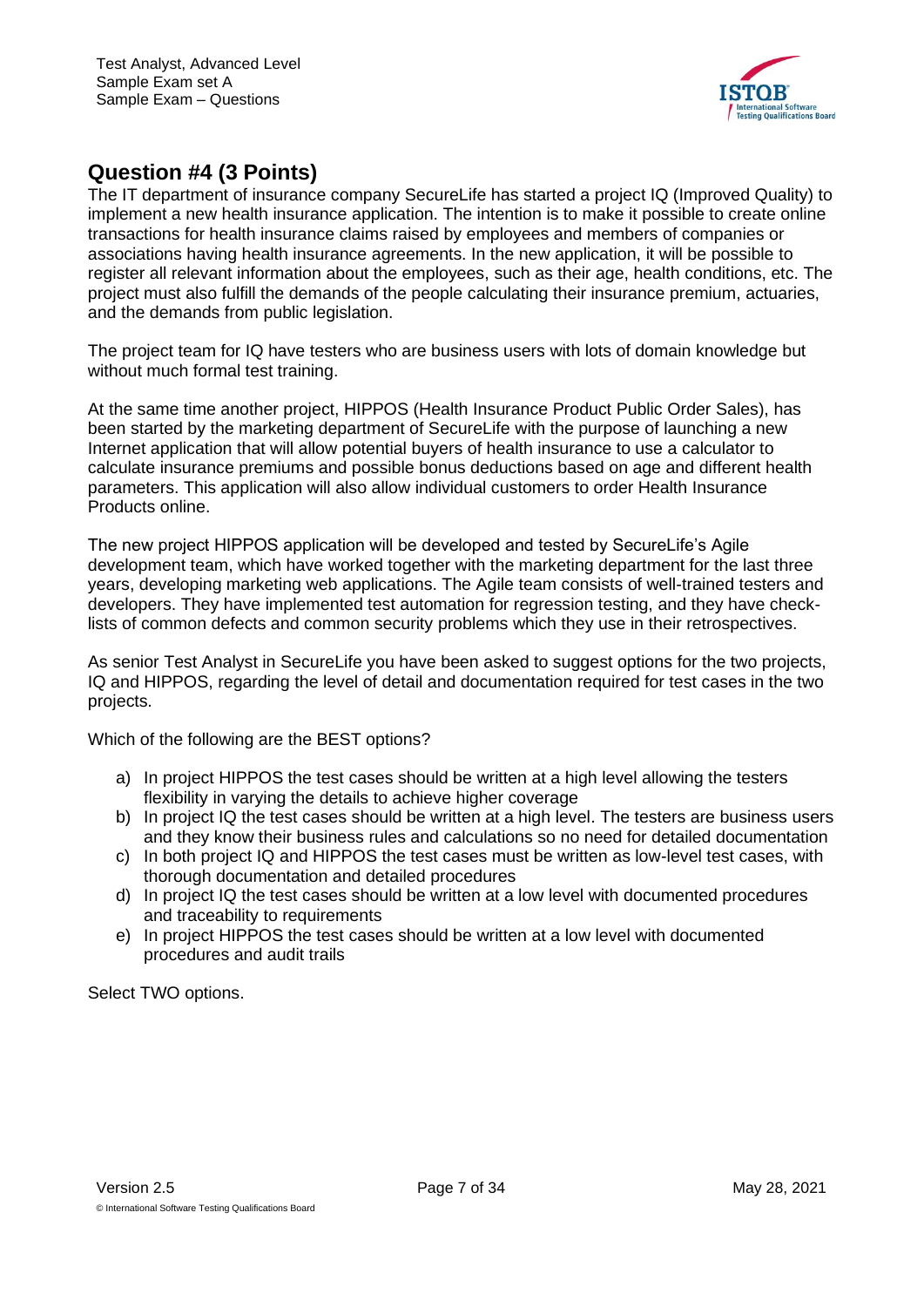

# <span id="page-7-0"></span>**Question #5 (3 Point)**

An e-commerce company has started a project to implement an electronic trading platform that allows traders a direct access to Fixed Income OTC (over-the-counter) markets, called B-OTC.

Using B-OTC, traders will be able to submit orders online to these markets to get a faster order execution. B-OTC will process an order through different phases:

- A validation phase of the order
- A price determination phase where several markets are examined looking for the best price
- An execution phase where the order is completed

The requirements specification for B-OTC is very clear, detailed and exhaustive.

B-OTC must be compliant to several regulations and an audit of the tests is mandatory.

The testers are domain experts without specific knowledge of formal testing.

Based only on the given information, which of the following statements best describes the level of detail and documentation required for the test cases in this scenario?

- a) Low-level test cases should be written with detailed test procedures and documentation. Traceability from the low-level test cases to the requirements should be also assured
- b) Low-level test cases should be written because the testers are domain experts without a proper knowledge of formal testing
- c) High-level test cases should be written because requirements specification for B-OTC is very clear, detailed and exhaustive
- d) High-level test cases should be written without spending time on documentation. Traceability should be assured by using test case naming conventions

Select ONE option.

### <span id="page-7-1"></span>**Question #6 (1 Point)**

Which of the following statements is INCORRECT regarding test implementation activities?

- a) Test Analysts may create data to be used with keyword-driven test automation
- b) If a risk-based test strategy is being used, risk priority order may dictate the execution order for the test cases
- c) When creating the test execution schedule, manual and automated test execution are considered to be independent activities
- d) Test Analysts must verify the procedures that gather data for evaluating current status against exit criteria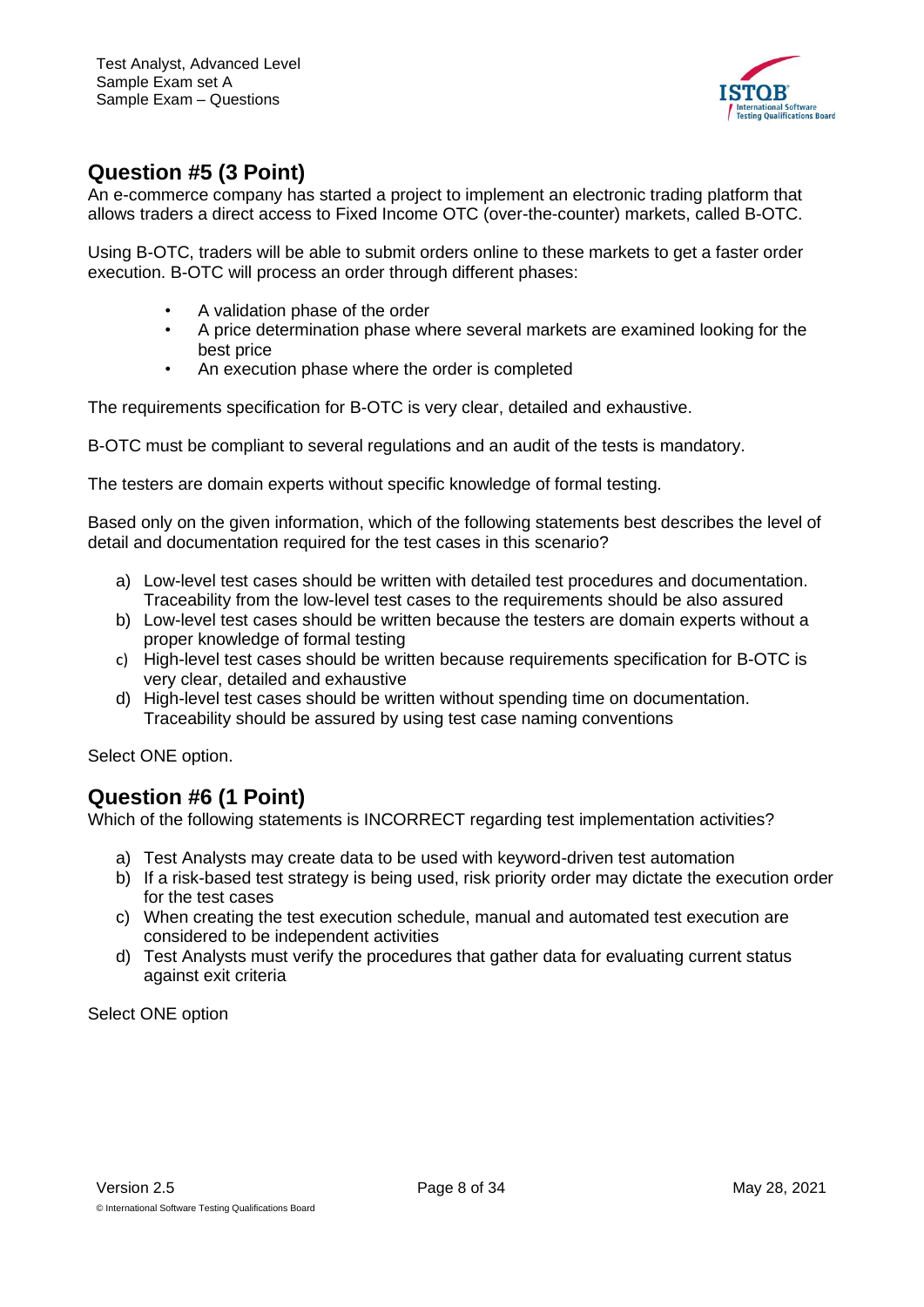

# <span id="page-8-0"></span>**Question #7 (2 Points)**

A project to develop a foreign exchange Automated Teller Machine for an airport has been planned and a risk assessment has shown that there are 3 key risks:

- There is a risk that usability will be a problem for visually impaired users because the operation requires viewing several screens in sequence with relatively small text. This has been assessed as medium likelihood with high impact
- There is a risk that response will be relatively slow because the foreign exchange rates will be checked before each transaction; this has been assessed as medium likelihood with medium impact
- There is a risk that accuracy of calculations could lead to cumulative errors. This has been assessed as low likelihood with high impact

The test strategy currently requires performance testing during system test, usability testing during User Acceptance Testing (UAT) and functional correctness testing at every test level. The project schedule is under time pressure.

Which of the following possible risk mitigation actions should be prioritized highest?

- a) Review the calculation algorithms and work with specialists to define a data set for calculation tests
- b) Defer usability testing until UAT and recruit visually impaired testers to join the UAT team
- c) Involve visually impaired users in the review of the user interface design
- d) Spend time with developers to identify operational scenarios to test performance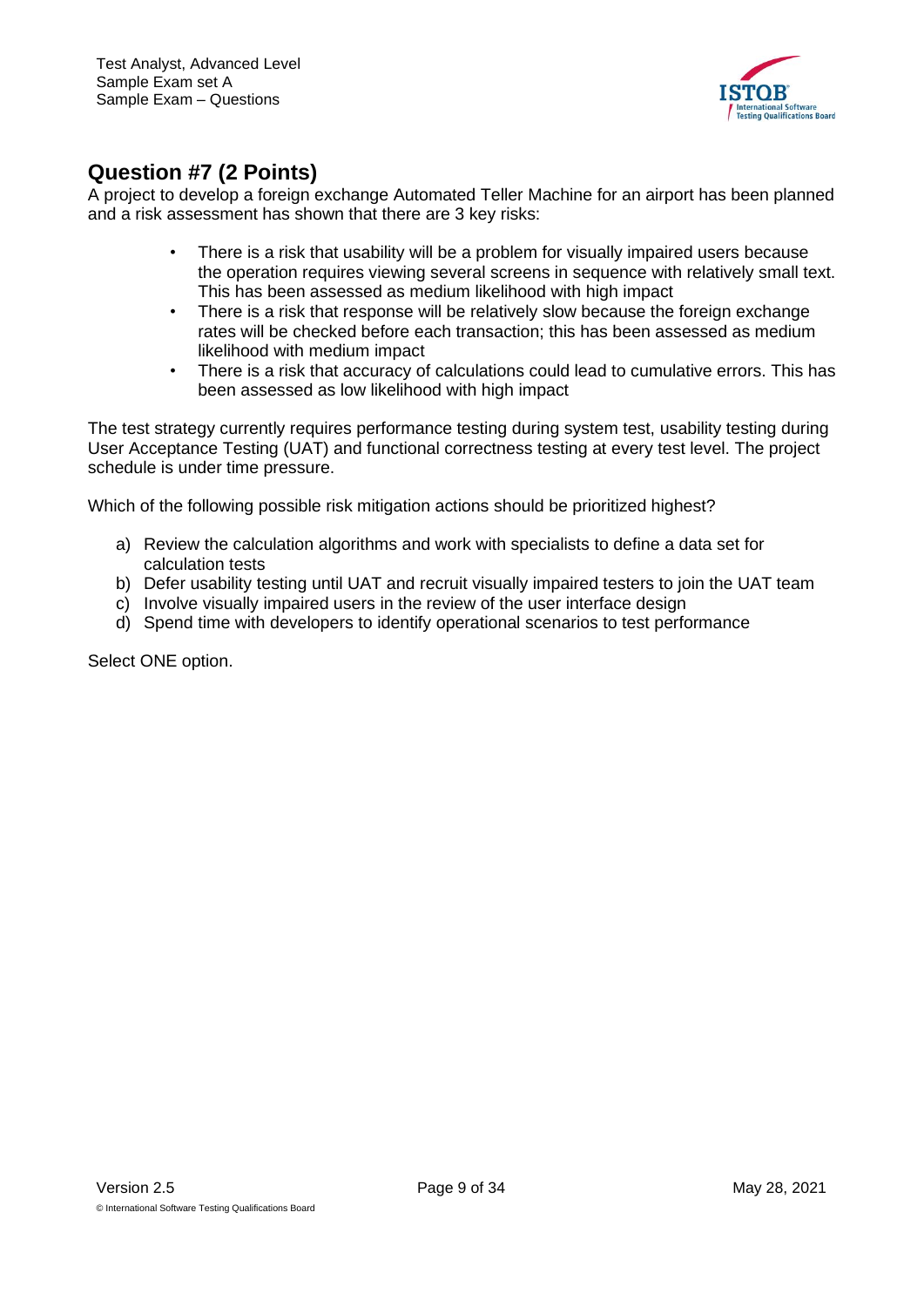

# <span id="page-9-0"></span>**Question #8 (3 Points)**

A company has set up an employee wellness program and combined it with the payment for health insurance:

The program has the following rules:

- 1. Employees who consume 20 units or less of alcohol per week get \$30 off their payment
- 2. Employees who fill in a "health risk assessment" will be rewarded with a \$25 reduction in payment
- 3. Employees who participate in a yearly health control at the company:
	- 1. Receive a \$50 reduction in their payment for having a BMI of 27.5 or less, and a \$25 reduction for having a BMI below 30
	- 2. Non-smokers receive an additional \$50 reduction in their payment
	- 3. Smokers who have joined a stop-smoking class receive a \$25 reduction
	- 4. Smokers who have not joined a stop-smoking class pay an additional premium of \$75

How many test cases are needed to achieve 100% coverage of equivalence partitions of the valid input parameters, when testing this specification by applying the equivalence partitioning test technique?

- a) 3 test cases
- b) 4 test cases
- c) 5 test cases
- d) 12 test cases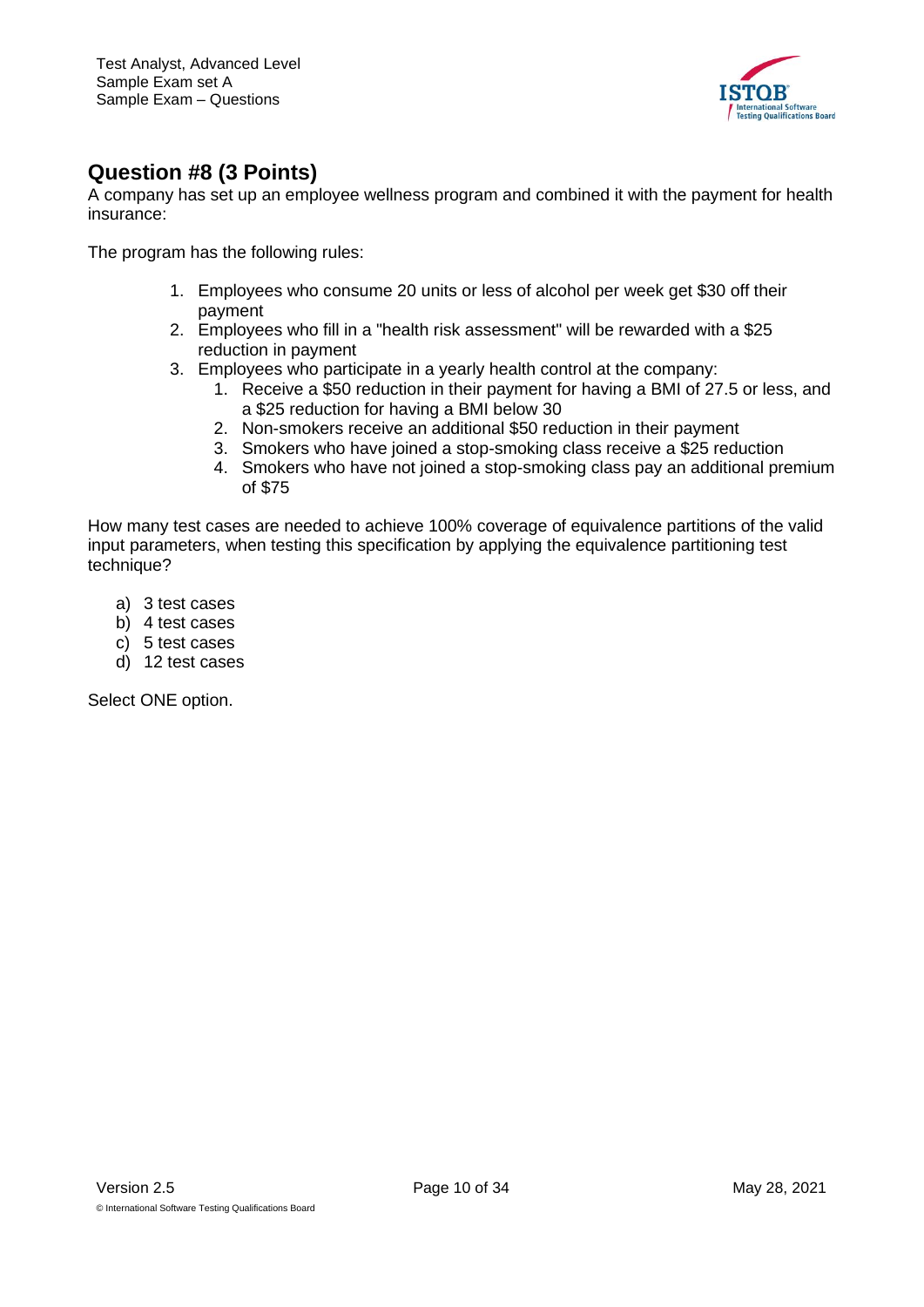

# <span id="page-10-0"></span>**Question #9 (3 Points)**

You are working on a customer loyalty application for a restaurant. Customers earn points by spending money on food. There are four categories for awards that are based on the number of points earned.

- Casual: 1 40 points
- Regular: 41 150 points
- Frequent: 151 300 points
- Elite: more than 300 points

Existing tests cases have already covered the point values 12, 150, 151, 152 and 301.

Using two-value boundary analysis, you need to achieve 100 per cent coverage for the Regular and Frequent partitions.

What is the percentage of boundary value coverage you have already achieved with existing test cases?

- a) 33%
- b) 50%
- c) 66%
- d) 75%

Select ONE answer.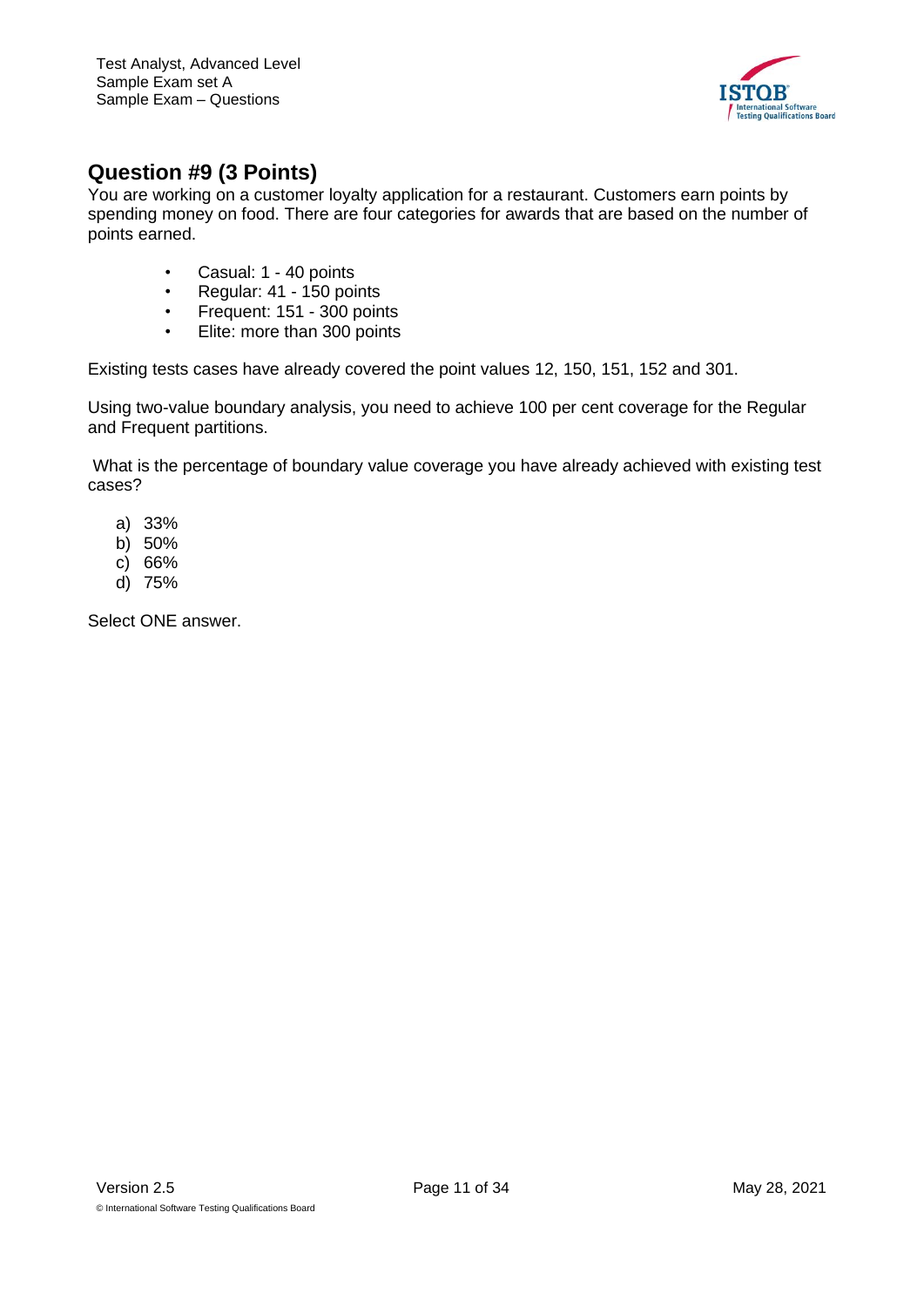

## <span id="page-11-0"></span>**Question #10 (3 Points)**

The Business Analysts have provided the following specification for the payment options of an internet store:

"A registered customer can use any of the three payment options: credit card, instant transfer, and direct debit payment. When using the credit card option, a valid credit card must be supplied at the time of payment. Direct debit is only available for purchase amounts up to 500  $\epsilon$ . For nonregistered customers, the only allowed payment option is instant transfer".

A Test Analyst has designed the following decision table that should contain rules for the possible combinations:

| ID             | <b>Conditions</b>                | R1 | R <sub>2</sub> | R <sub>3</sub> | R4 |
|----------------|----------------------------------|----|----------------|----------------|----|
| C <sub>1</sub> | Registered customer              |    |                |                |    |
| C <sub>2</sub> | Credit card is valid             |    |                |                |    |
| C <sub>3</sub> | Purchase amount $\leq$ 500 $\in$ |    |                |                |    |
|                | <b>Actions</b>                   |    |                |                |    |
| A <sub>1</sub> | Credit card option offered       |    |                |                |    |
| A2             | Instant transfer option offered  |    | x              |                |    |
| A3             | Direct debit option offered      |    |                |                |    |

You are reviewing the decision table for completeness, correctness, and consistency. Which of the following are CORRECT findings?

- a) The table is incomplete because three Boolean conditions require  $2^3 = 8$  rules
- b) The rule R3 is not correct because it offers credit card payment to registered customers who do not have a valid credit card
- c) The value '-' (don't care) for condition C2 in rule R4 should rather be a 'N/A' (not applicable) because the system has no information on credit cards for non-registered customers
- d) The value '-' (don't care) for condition C3 in rule R4 is incorrect, because if Amount  $\leq 500 \epsilon$ is 'True', direct debit should be offered
- e) The table is inconsistent because for a registered customer with invalid credit card and a purchase amount > 500€ both rules R2 and R3 apply

Select TWO options.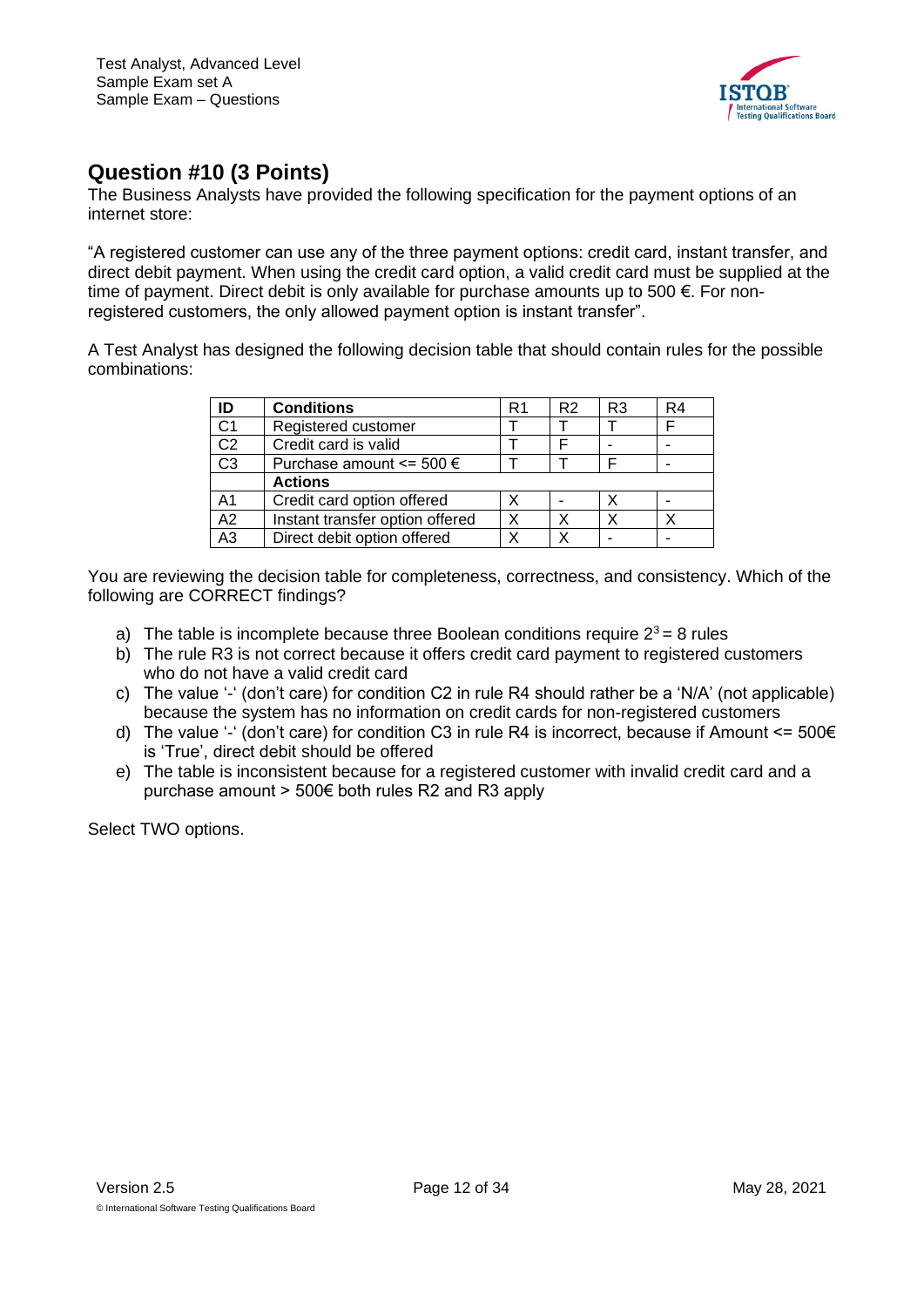

## <span id="page-12-0"></span>**Question #11 (3 Points)**

As a Test Analyst, you are testing the download functionality of a mobile application via the cellular network with the decision table testing technique. The specification states:

"The download should only start if the cellular network connectivity is at least two bars strong and the mobile subscription has sufficient data volume available to download the file. In the borderline case of two bars connectivity, a buffer of at least 20 KB additional data volume is needed."

During test analysis, you have designed and successfully reviewed the following decision table:

| ID             | <b>Conditions</b>                               | R1         | R <sub>2</sub>      | R <sub>3</sub>             | R <sub>4</sub> | R <sub>5</sub> |
|----------------|-------------------------------------------------|------------|---------------------|----------------------------|----------------|----------------|
| C <sub>1</sub> | Mobile cellular<br>connection strength          | $<$ 2 bars | $>= 2 \text{ bars}$ | 2 bars                     | 2 bars         | $>=$ 3 bars    |
| C <sub>2</sub> | Data volume available<br>- file size            |            | $< 0$ KB            | $>= 0$ KB AND<br>$< 20$ KB | $>= 20$ KB     | $>= 0$ KB      |
|                | <b>Actions</b>                                  |            |                     |                            |                |                |
| A <sub>1</sub> | Download the file                               |            |                     |                            |                |                |
| A2             | Message "Insufficient<br>data volume available" |            | X                   |                            |                |                |
| A <sub>3</sub> | Message "Insufficient<br>connectivity"          | X          |                     | X                          |                |                |

You are designing a test suite that should cover all five decision rules.

Which of the following statements about a test suite for this specification covering all five rules is CORRECT?

- a) The test cases should have two inputs: mobile cellular connection strength and the difference between the data volume available and the file size
- b) The test data should contain at least two files of different sizes: one greater than or equal to 20 KB and one less than 20 KB
- c) The test suite should contain at least three different test cases with connection strength = 2 bars which cover the three possible expected outcomes respectively: A1, A2, and A3
- d) Any low-level test case with an input consisting of connection strength, data volume available and a file to be downloaded will cover exactly one rule of the decision table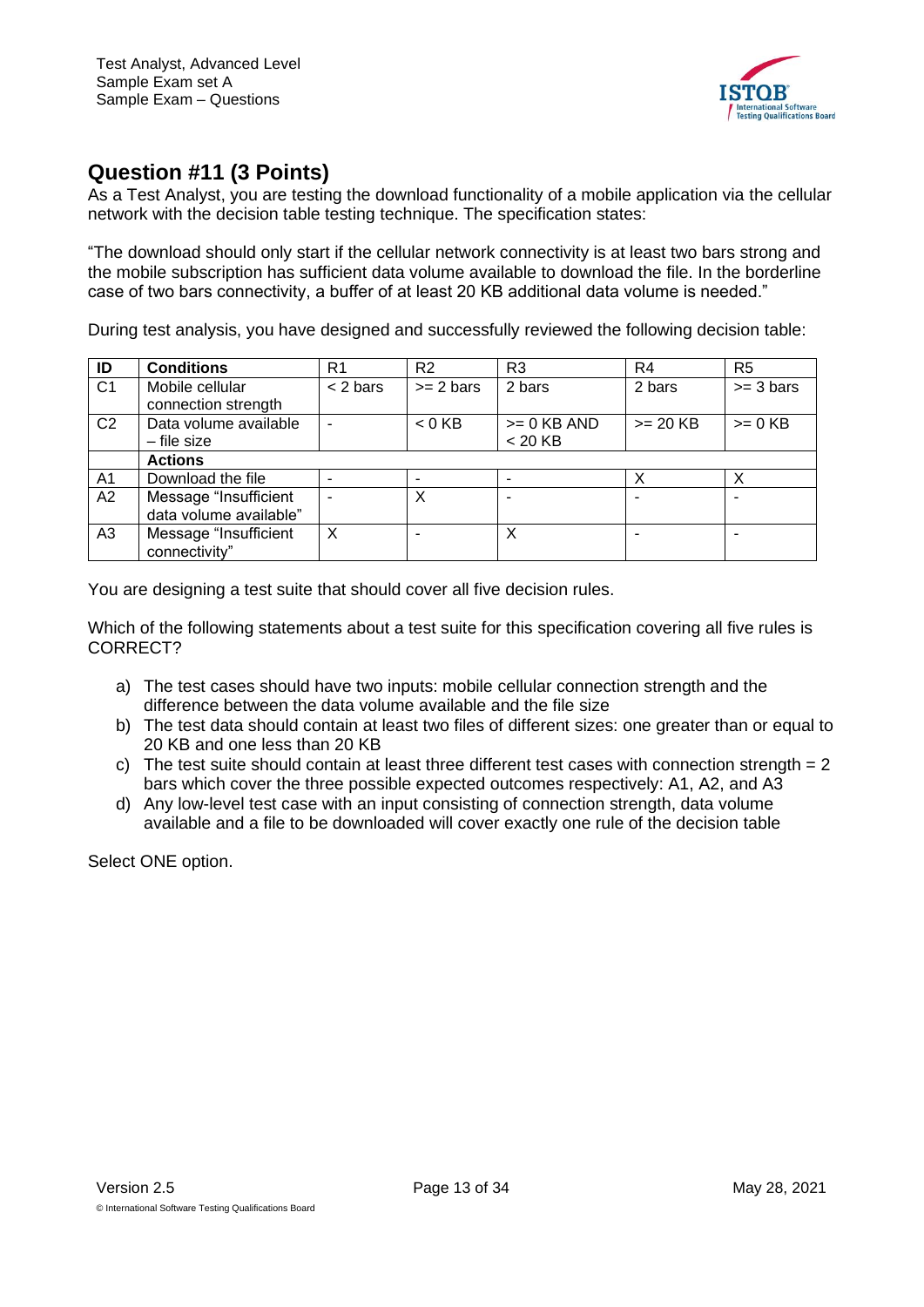

# **Question #12 (3 Points)**

The following state transition diagram describes the behavior of a generic scheduler of an Operating System (OS):



Assume a test always starts in the "Ready" state and ends when the system returns to the "Ready" state, so a test input consists of a sequence ("Ready", event, next state, …, event, "Ready"), where all states except first and last one is different than "Ready".

What is the MINIMUM number of tests needed to achieve 1-switch coverage?

- a) 2
- b) 3
- c) 4
- d) 5

Select ONE answer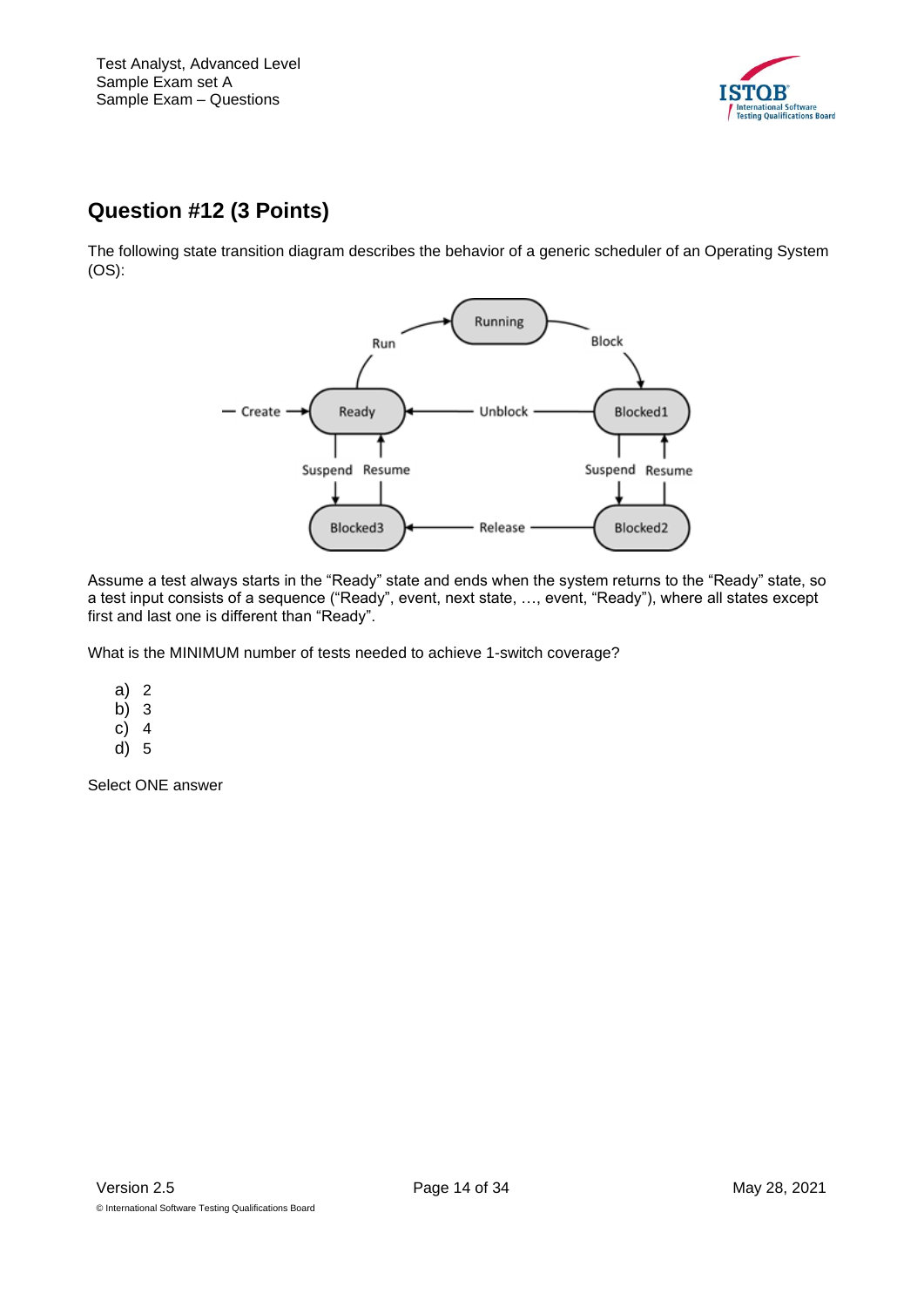

# <span id="page-14-0"></span>**Question #13 (3 Points)**

A GPRS mobile devices operate in one of three states: IDLE, STANDBY, and READY which behavior is depicted by the following state transition diagram.



Considering only READY state, what is the amount of test cases required to achieve roundtrip coverage for this state?

- a) 3
- b) 4
- c) 6
- d) 7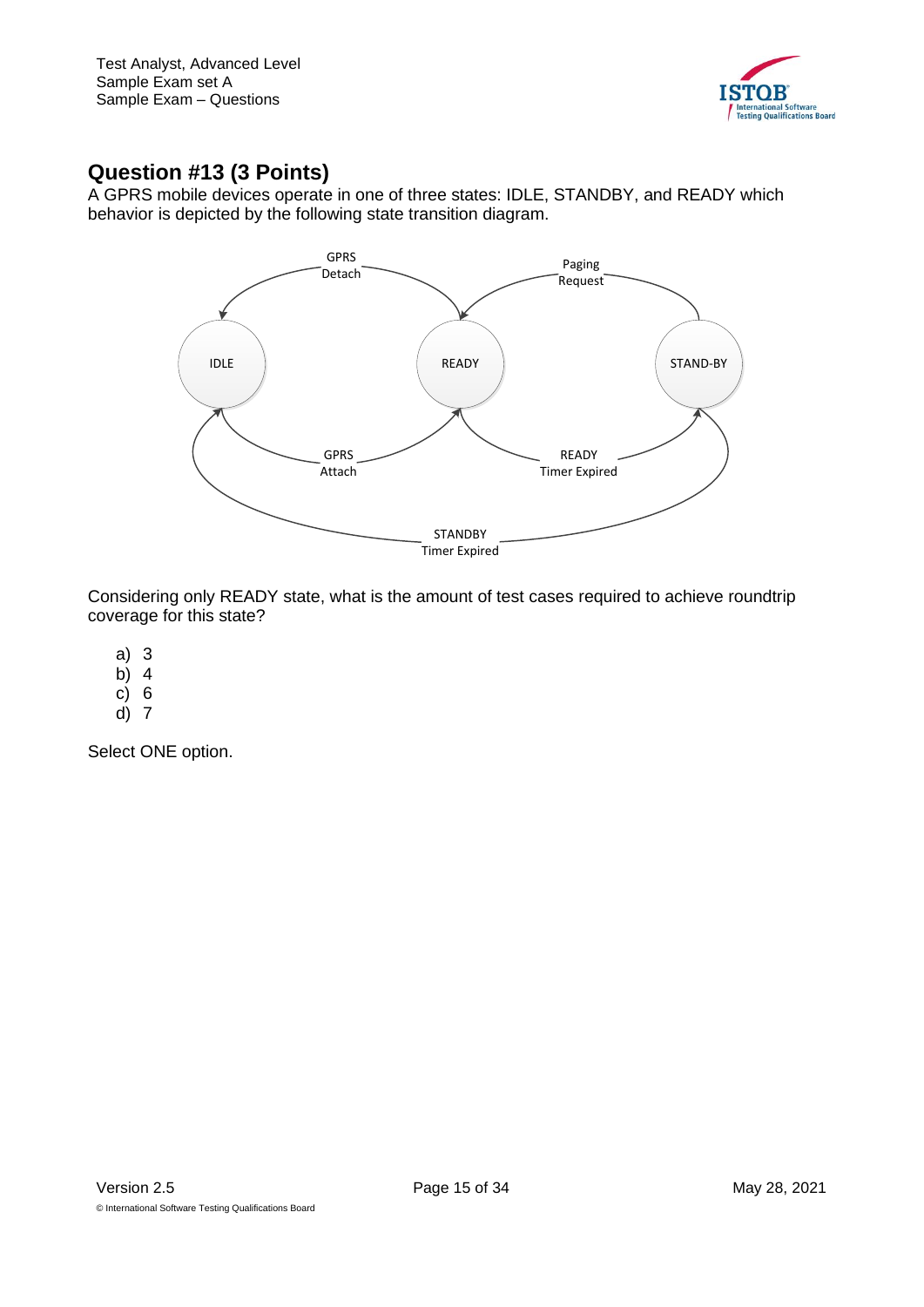

### <span id="page-15-0"></span>**Question #14 (1 Point)**

Which of the following statements does NOT describe the use of classification trees to support black-box test techniques?

- a) Classification trees support the identification of equivalence partitions
- b) Classification trees support the identification of boundary values
- c) Classification trees support the identification of rules to be used in a decision table
- d) Classification trees support pairwise testing

Select ONE option.

### <span id="page-15-1"></span>**Question #15 (3 Points)**

A company offering house insurance policies has several policy options. They depend on the following factors:

> Building type: house, semi-detached, apartment building, cottage Material: wood, concrete, brick, mixed Location: city, suburb, countryside, wilderness

You are testing the system and using the pairwise technique for creating test cases.

Using the pairwise technique, how many test cases are required to achieve all pairs coverage?

- a) 16
- b) 12
- c) 64
- d) 4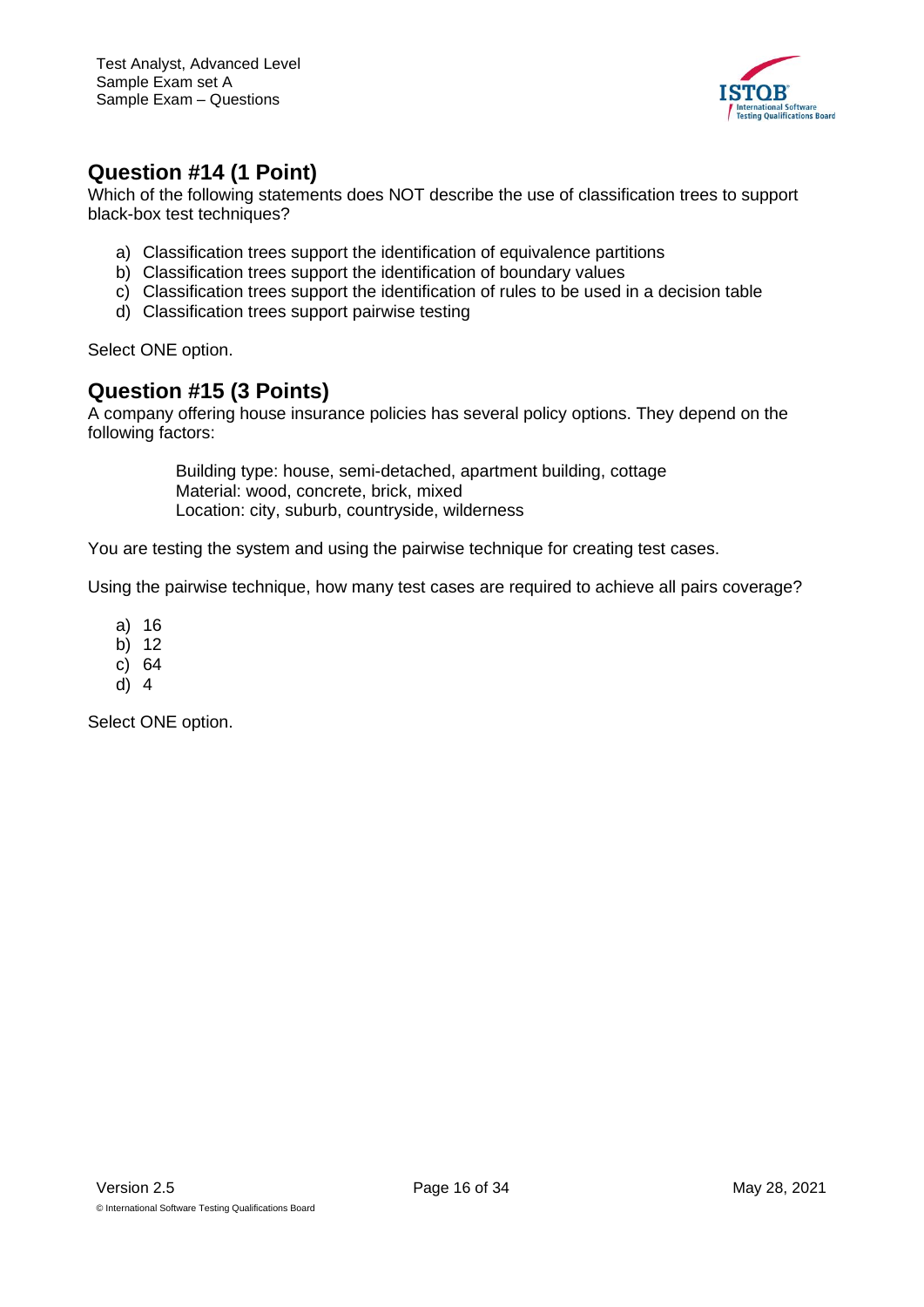

### <span id="page-16-0"></span>**Question #16 (3 Points)**

Consider a multi-language web application with the following requirements:

- Support three different languages: English, French and Japanese
- Run on three different browsers: Br1, Br2, Br3
- Run on three different operating systems: OpS1, OpS2 and OpS3

You have been asked to test the correct behavior of this application for various combinations of languages, browsers and operating systems.

Due to the restricted amount of time you decide to apply the pairwise test technique for creating test cases.

Using the pairwise technique, what is the MINIMUM number of test cases needed to achieve allpairs coverage?

- a) 3
- b) 6
- c) 9
- d) 27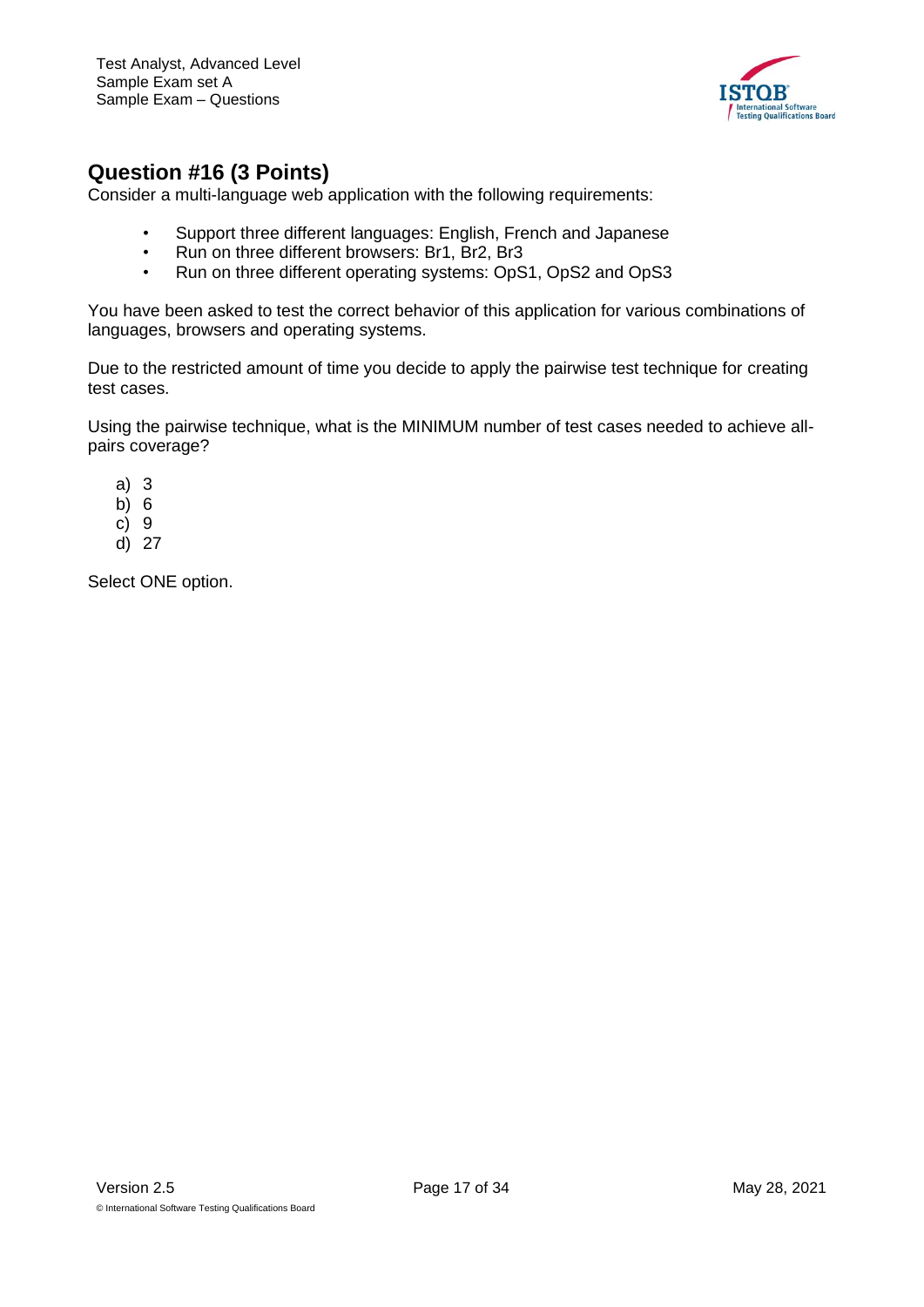

# <span id="page-17-0"></span>**Question #17 (3 Points)**

Easytravel is a card which is used to paying for journeys on buses and subways. The user can store credit to the card at the Easytravel Loading Machines and the system automatically deducts the journey fee when the user inserts the card into the card reader/writer on a bus or at the subway station. You are a member of the Easytravel project team, and the following user story has been given to you for reviewing.

> USE CASE: ADD TO EASYTRAVEL BALANCE FROM CREDIT CARD Use case ID: UC-201201 Purpose: User is increasing the balance on their Easytravel card Actors: user, system Pre-conditions: User has a valid Easytravel card and a credit card

#### **Main behavior**

|             | ויטואווי אינומ                                              |                                                                                                               |
|-------------|-------------------------------------------------------------|---------------------------------------------------------------------------------------------------------------|
| <b>User</b> |                                                             | <b>System</b>                                                                                                 |
| 1.          | User inserts the Easytravel<br>card into the card           | The system asks what the user wishes to do:<br>2.<br>(Exception E1)                                           |
|             | reader/writer of the                                        | Query card balance ( $\Leftrightarrow$ separate use case)                                                     |
|             | <b>Easytravel Loading Machine</b>                           | Add to balance of the card<br>٠                                                                               |
|             |                                                             | Check latest card transactions ( $\Leftrightarrow$ separate use case)<br>٠                                    |
| 3.          | User chooses "Add balance"                                  | System asks the amount. (Exception E1)<br>4.                                                                  |
| 5.          | User selects the amount                                     | System asks for the payment method: (Exception E1)<br>6.<br>Cash ( $\Leftrightarrow$ separate use case)       |
|             |                                                             | Credit card<br>٠                                                                                              |
| 7.          | User selects credit card                                    | 8.<br>System asks the user to insert credit card into the credit<br>card reader (Exception E1)                |
| 9.          | User inserts the credit card                                | System shows the amount to be charged from the<br>10.<br>credit card and asks for confirmation (Exception E2) |
|             | 11. User confirms the amount                                | System makes the credit card transaction and adds the<br>12.<br>amount to the Easytravel card balance         |
|             | 13. User removes the credit card<br>and the Easytravel card | System prints out a receipt of the transaction<br>14.                                                         |
|             |                                                             | 15.<br>System returns to the main screen                                                                      |

#### **Exceptions**

| <b>Exception</b> | <b>Action</b>                                                                                                                                 |
|------------------|-----------------------------------------------------------------------------------------------------------------------------------------------|
| E1               | User can stop the process by removing the Easytravel card from the card<br>reader/writer                                                      |
| E <sub>2</sub>   | If the user does not accept the amount to be charged, he; can cancel the<br>operation by pressing the Cancel button on the credit card reader |

End-result: User's Easytravel card balance has been increased with the selected amount and the equal amount has been charged to the credit card.

How many test cases are required to achieve the minimum coverage for this use case?

- a) 2 test cases
- b) 1 test case
- c) 9 test cases
- d) 6 test cases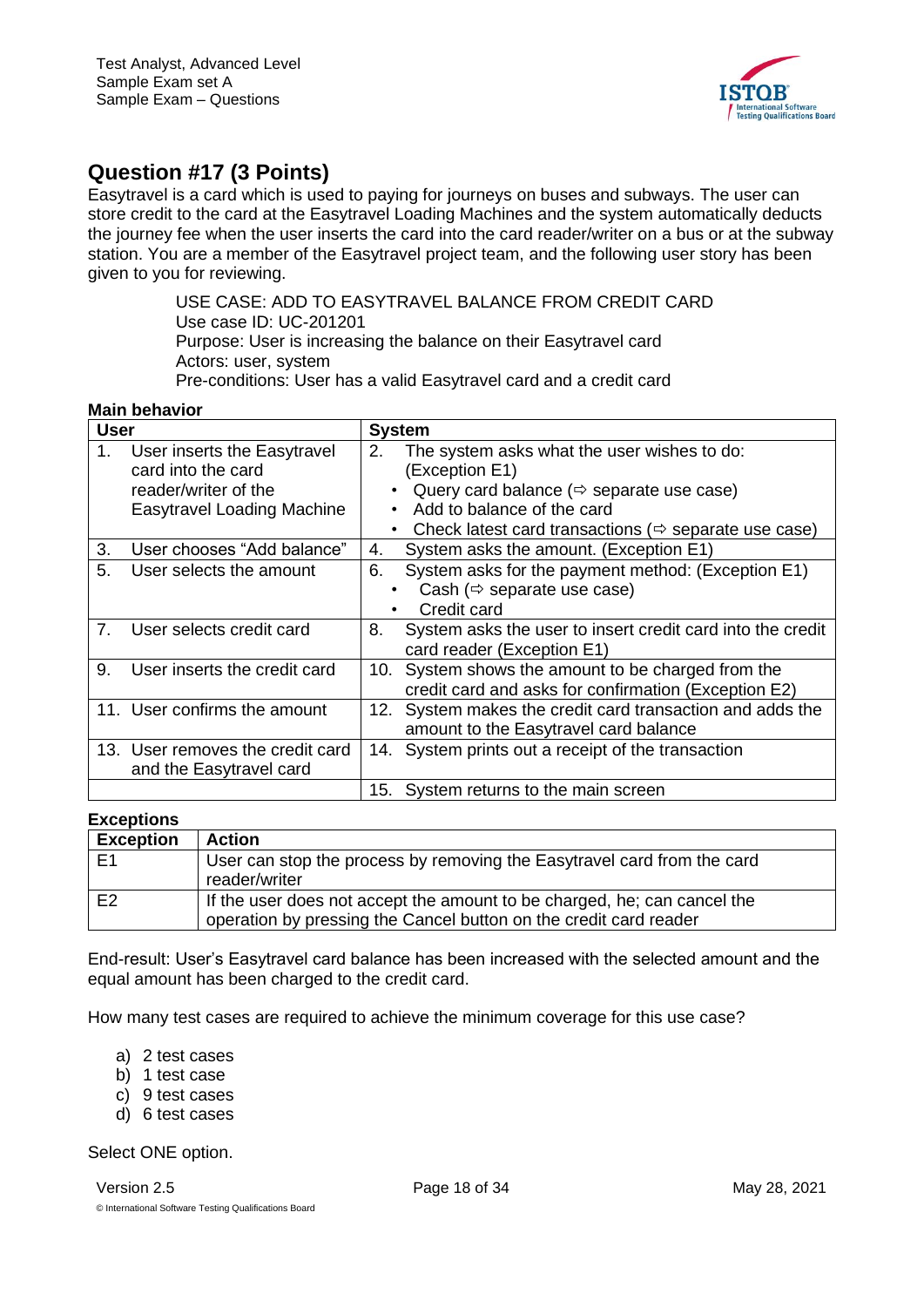

### <span id="page-18-0"></span>**Question #18 (3 Points)**

TS is a skills portal which is made available to all IT professionals. Individual IT professionals first discuss their training needs with their manager and as a result may receive a voucher from the manager for any of the course types provided at the company. The IT professional uses TS and their voucher to select a specific course and make a reservation.

> USE CASE: COURSE REGISTATION Use Case ID: UC-15504 Purpose: Enable IT professionals to select and reserve a course for which they have been given a voucher Actors: IT Professional (ITP); TS Skills Portal (SP) Pre-conditions: none

#### **Main behavior**

| <b>Step</b>   | <b>Action</b>                                                                       |
|---------------|-------------------------------------------------------------------------------------|
|               | The ITP launches SP                                                                 |
| $\mathcal{P}$ | SP displays its home page and requests a voucher code from the ITP                  |
| 3             | The ITP enters the voucher code (Exception E1)                                      |
|               | SP lists the dates, locations and current number of registered participants for the |
|               | course indicated in the voucher code. (Exception E2)                                |
| 5             | The ITP selects a date and location                                                 |
| 6             | SP shows an overview of the selected course's contents                              |
|               | The ITP confirms selection of this course by pressing the "Register" button         |
| 8             | SP places the ITP onto the list of participants and a message shown "You are        |
|               | registered for the course"                                                          |
| 9             | The ITP logs out                                                                    |

#### **Alternative behavior steps**

| <b>Step</b> | <b>Action</b>                                                                                                                                                        |
|-------------|----------------------------------------------------------------------------------------------------------------------------------------------------------------------|
| 3a          | The ITP may log out from the application's home page                                                                                                                 |
| 8a          | If the course already has 12 participants SP places the ITP onto a waiting list<br>and a message shown "you are on the waiting list".<br>SP updates the waiting list |

#### **Exceptions**

| <b>Exception</b> | <b>Action</b>                                                                   |
|------------------|---------------------------------------------------------------------------------|
| E1               | If an invalid voucher code is entered, SP shows a message "Voucher not known    |
|                  | $-$ please try again" is issued. SP returns to the home page (step 2)           |
| E <sub>2</sub>   | If no courses are available SP shows a message "sorry- no courses available -   |
|                  | please log out and talk to your manager ". SP returns to the home page (step 2) |

How many test cases are required to achieve the minimum coverage for this use case?

- a) 1
- b) 2
- c) 4
- d) 3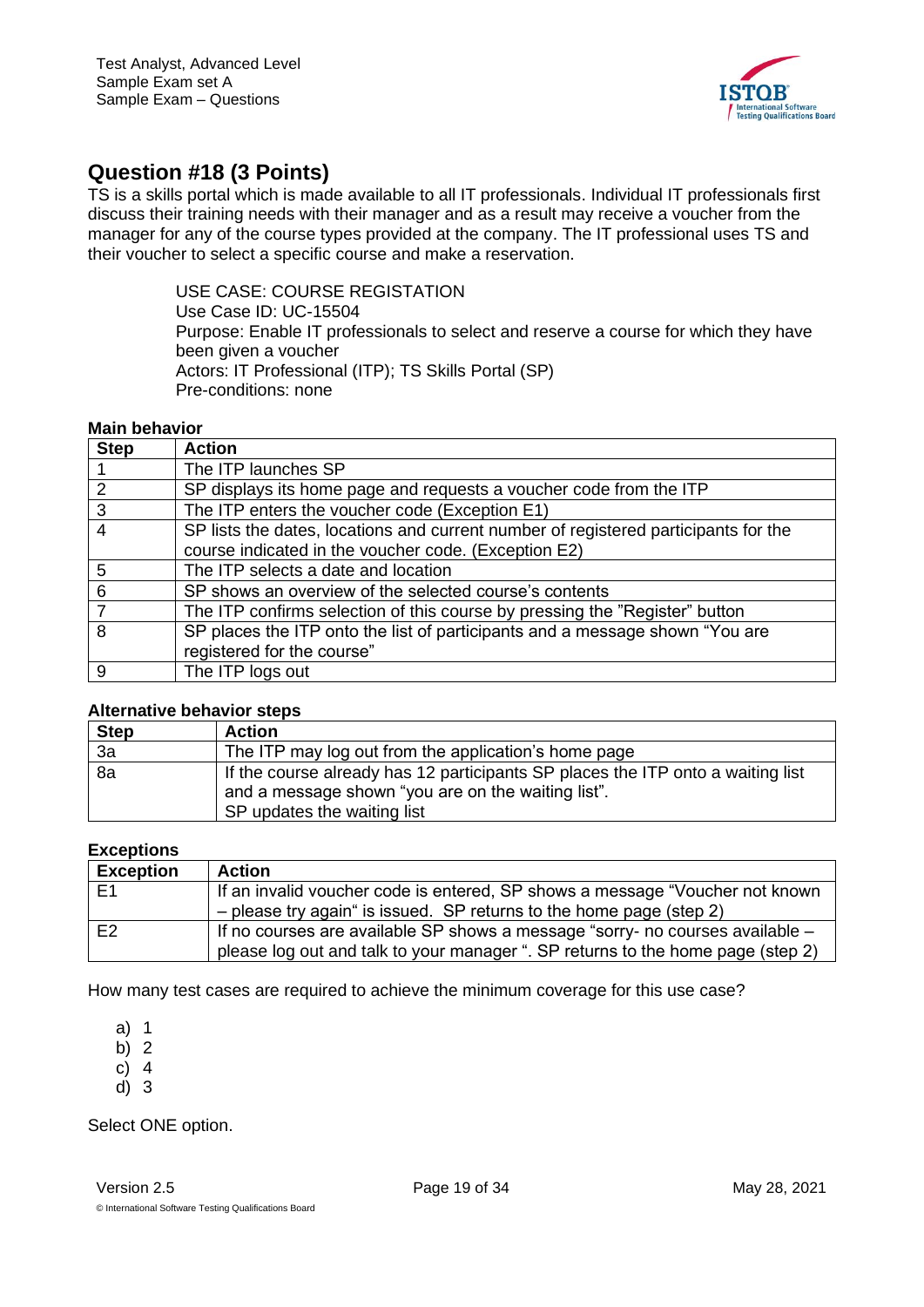

# <span id="page-19-0"></span>**Question #19 (3 Points)**

A new mobile app is to be developed for managing the membership of a soccer club which runs several teams. One of the key objectives of the club owners is to replace the outdated manual method required for registration of new members. The functionality of the app is to remain relatively simple because not all users will be familiar with modern user interfaces. The club owners have therefore placed emphasis on the ease with which users can navigate between the various screens and the usability of the application. An objective is also to manage the numbers of players who can register for a team. Limits are therefore to be enforced which may result in applicants being placed on a waiting list.

Which TWO of the following test techniques would be MOST appropriate for testing the mobile app?

- a) State transition testing
- b) Decision table testing
- c) Boundary value analysis
- d) Use case testing
- e) Pairwise testing

Select TWO options.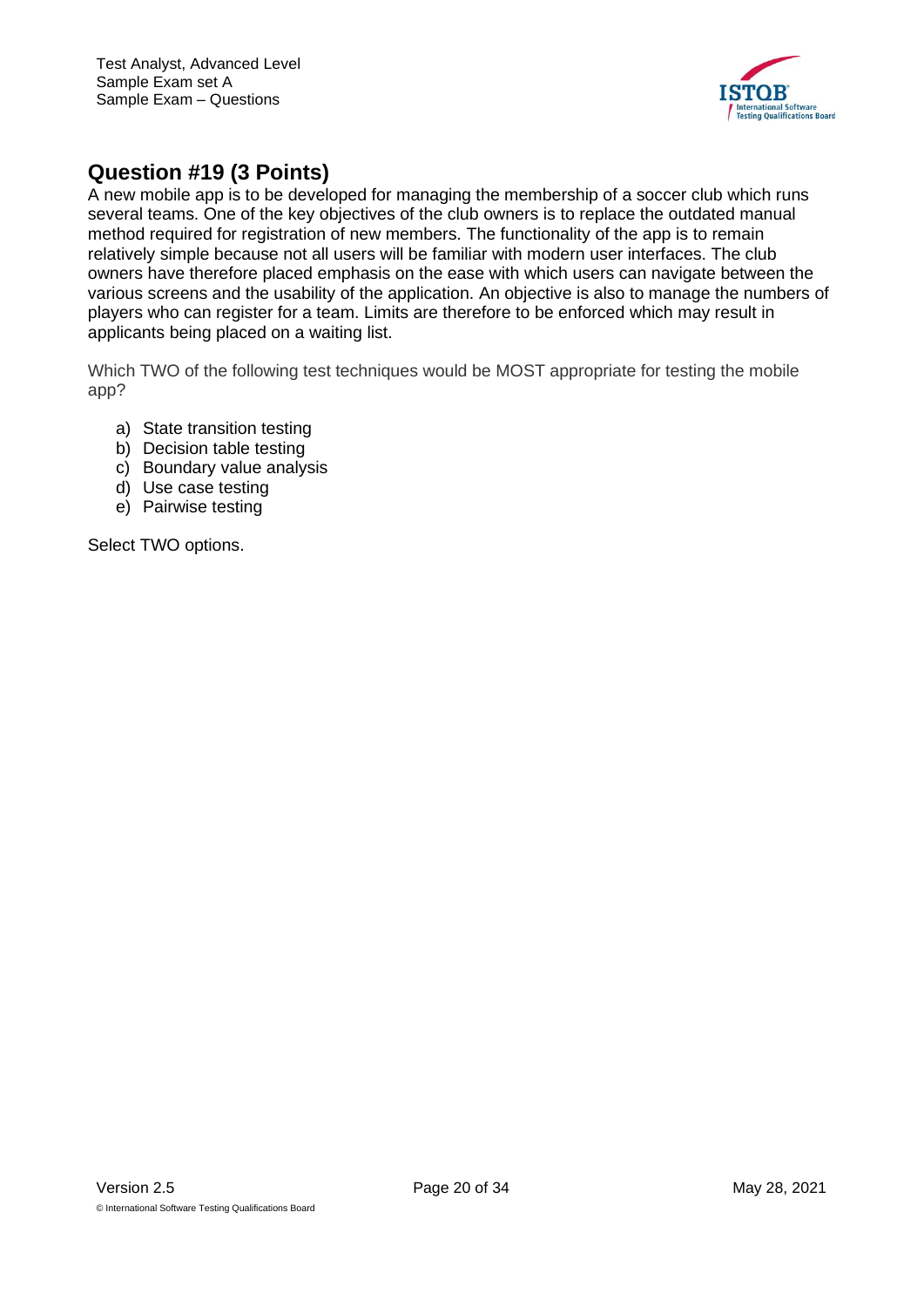

# <span id="page-20-0"></span>**Question #20 (3 Points)**

A system is being specified for use by automotive dealers. The system will provide the ability to configure a vehicle's optional characteristics (e.g., engine size, external trim, color), visualize the configured vehicle and generate the retail price of the vehicle. An existing system can provide a visual model of any single configuration, but it does not enable the user to modify the configuration in the same session. This system is being used as a development prototype from which it is expected that the required functionality can be generated more quickly than working from scratch, and time scales have been adjusted for a rapid delivery.

Which of the following test techniques would together give the best chance of achieving acceptable coverage in the available time frame?

- a) State transition testing
- b) Classification tree
- c) Boundary value analysis
- d) Use case testing
- e) Equivalence partitioning

Select TWO options.

### <span id="page-20-1"></span>**Question #21 (1 Point)**

Which of the following statements BEST explains experience-based testing?

- a) If the testers are experienced and have good knowledge of the system under test, experience-based techniques are a viable alternative to more formal techniques if there are problems with the quality of the documentation or if the project is under a tight schedule
- b) Experience-based techniques should generally be used if there are no suitable formal techniques or if it takes too much time and effort to use them
- c) Experience-based techniques rely on the tester's knowledge and experience and can therefore be used to increase the coverage as the tester knows which areas need more testing
- d) If checklists are used, experience-based testing can be more systematic and efficient and can replace black-box test techniques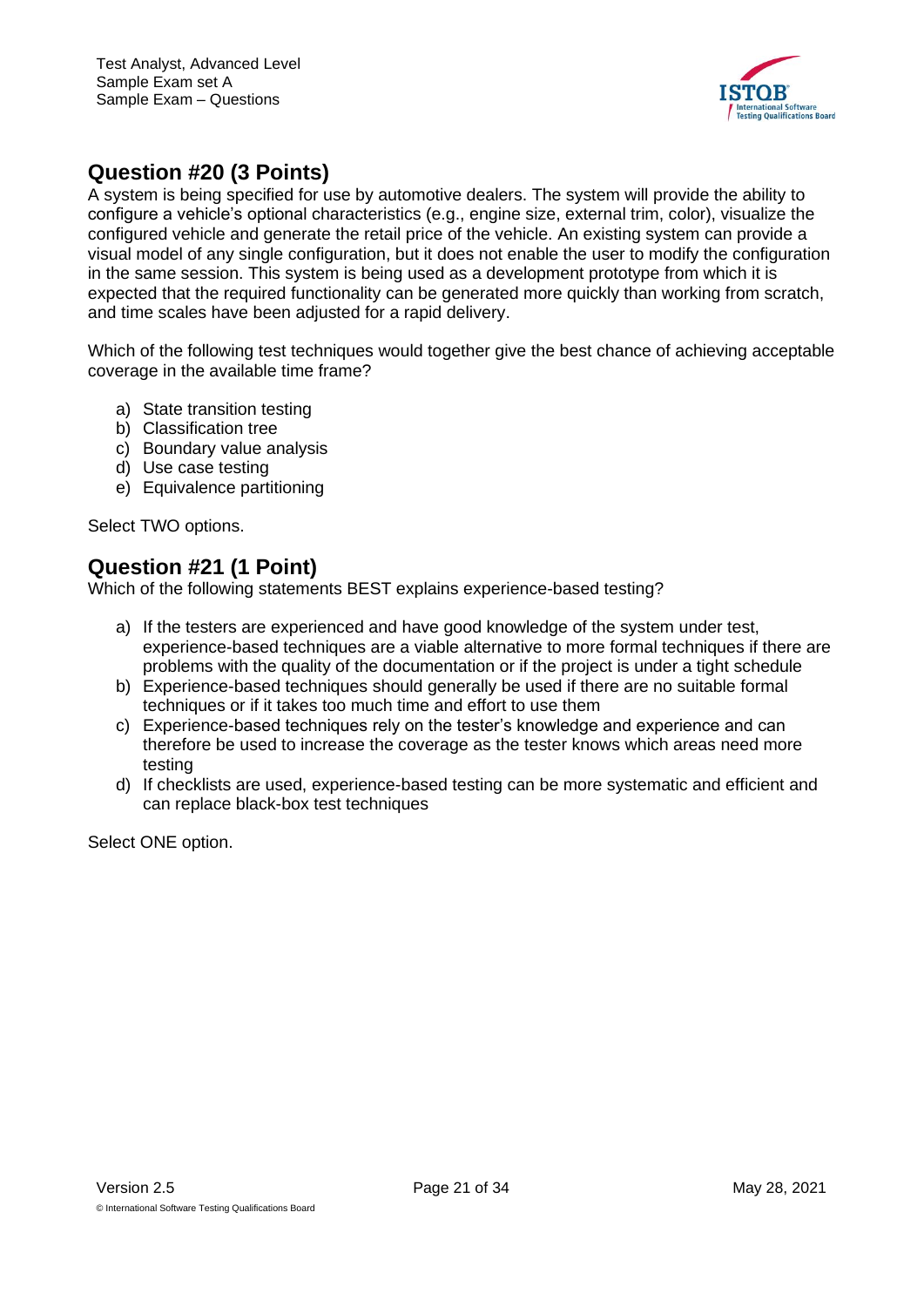

## <span id="page-21-0"></span>**Question #22 (2 Points)**

You are a Test Analyst on a new project. The requirements documents are on a very high level, containing little detail about the problem the software should address. As a result, your manager has decided that exploratory testing will be a primary test technique used for this project. You have been given the task of specifying, executing, and recording the test sessions.

Which of the options below define what you will need or will use for these tasks?

- a) Use debriefing sessions with the test manager or a test lead to record the results of the test sessions
- b) Log defects into the defect management system but do not record a pass/fail for the exploratory session because duplicating the results could be difficult
- c) Ask end users to execute some ad-hoc testing and note down their actions for future use as exploratory sessions
- d) Procure domain knowledge to be applied during the exploratory session
- e) Record the results in email and send the email to the test manager and test lead

Select TWO options.

### <span id="page-21-1"></span>**Question #23 (1 Point)**

Which of the following describes typical characteristics of defect-based test techniques?

- a) Defect-based techniques are based on the analysis and classification of previously found defects
- b) Defect-based techniques are mainly used at the component test level
- c) Defect-based techniques concentrate on defects found during the analysis of the documentation of a system
- d) Defect-based techniques are a sub-category of black-box test techniques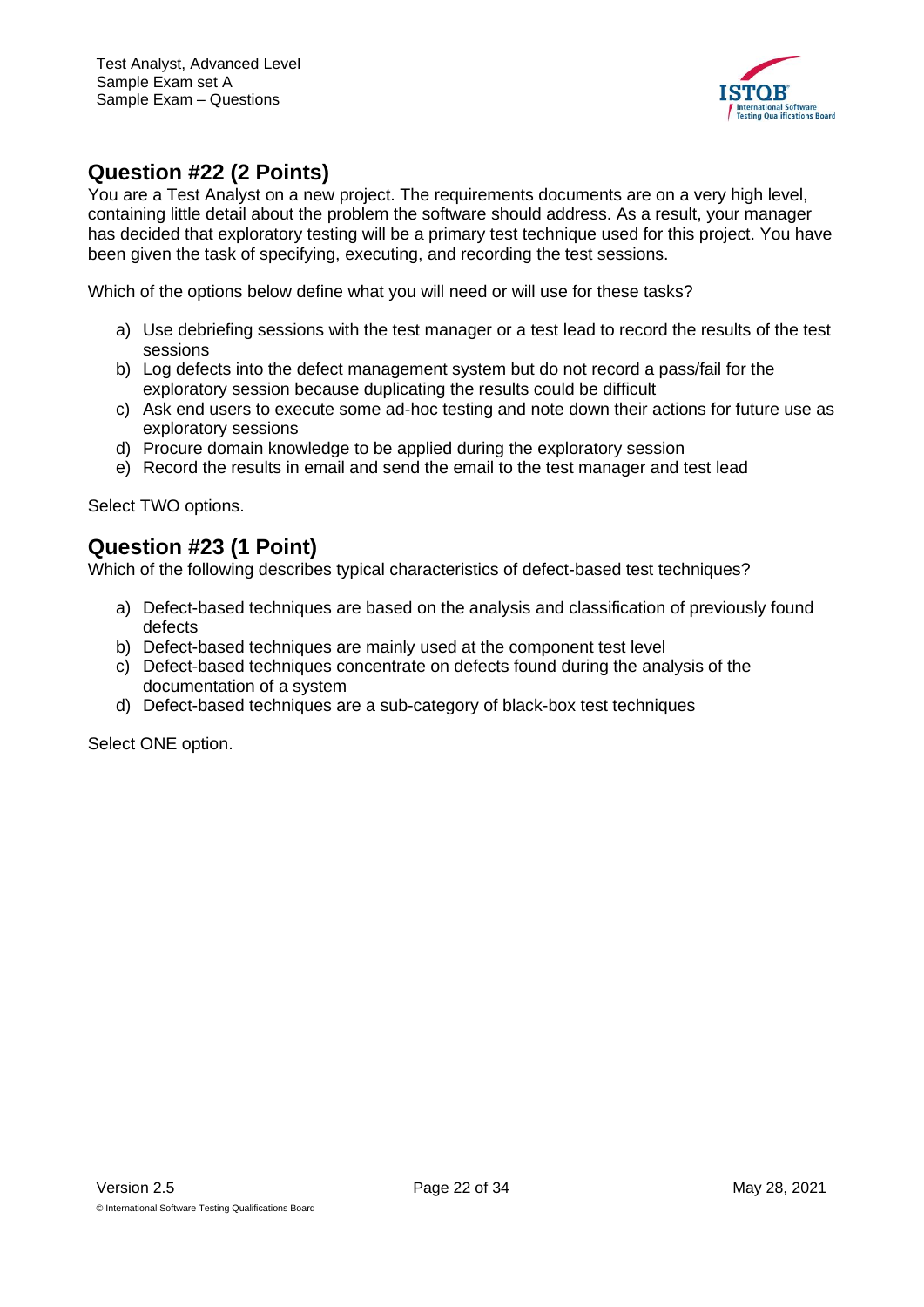

### <span id="page-22-0"></span>**Question #24 (3 Points)**

The marketing department of insurance company, SecureLife, has started a project called HIPPOS (Health Insurance Product Public Order Sales). The purpose of the project is to create a new Internet application where potential customers can calculate insurance premiums and bonuses based on age and different health factors.

The new application will also make it possible for individual customers to order health insurance products online.

The new application created by project HIPPOS will be developed and tested by SecureLife's Agile development team. The Agile development team has worked together and with the marketing team for the last three years, developing web applications. The Agile team consists of well-trained testers and developers. They have implemented test automation for configuration and regression testing, and they have built taxonomies of common defects and common security problems.

In Project HIPPOS the Product Owner from Marketing has presented the following user stories to the Agile team before the first release planning meeting.

- US1: The Web health insurance calculator shall calculate insurance premiums and bonuses according to the rules described by the actuary and insurance calculation business section
- US2: The user interface of the HIPPOS application shall follow the same standards as the other marketing web applications and use a predefined setup of page frames and dialogs that have been used for the last two years
- US3: The Web applications shall support the latest 3 versions of different types of web browsers Internet Explorer, Google Chrome, Firefox, and Safari
- US4: Security must be at the same level as for other marketing web applications

The Agile team has been asked to prepare a test approach. The Product Owner asks the team to present their proposal for the use of test techniques at the release planning meeting.

Which of the following proposals best supports the given scenario?

- a) The Agile team will use exploratory testing as the primary test technique. For user story US1 equivalence partitioning and boundary value analysis will also be used, and an additional black-box test technique will be used for user story US4
- b) The Agile team will use exploratory testing and defect-based testing as the primary test techniques. For user story US1 decision table testing will also be used. Adaptability testing for user story US3 and attack-based testing using a checklist will be used extra for user story US4
- c) The Agile team will use exploratory testing as the primary test technique. For user story US1 interoperability testing will also be used. Adaptability testing will be used for user story US3 and attack-based testing will also be used for user story US4
- d) The Agile team will use black-box test techniques as the primary test techniques. For user story US1 state transition testing and boundary value analysis will also be used, and exploratory testing will also be used in addition for user story US4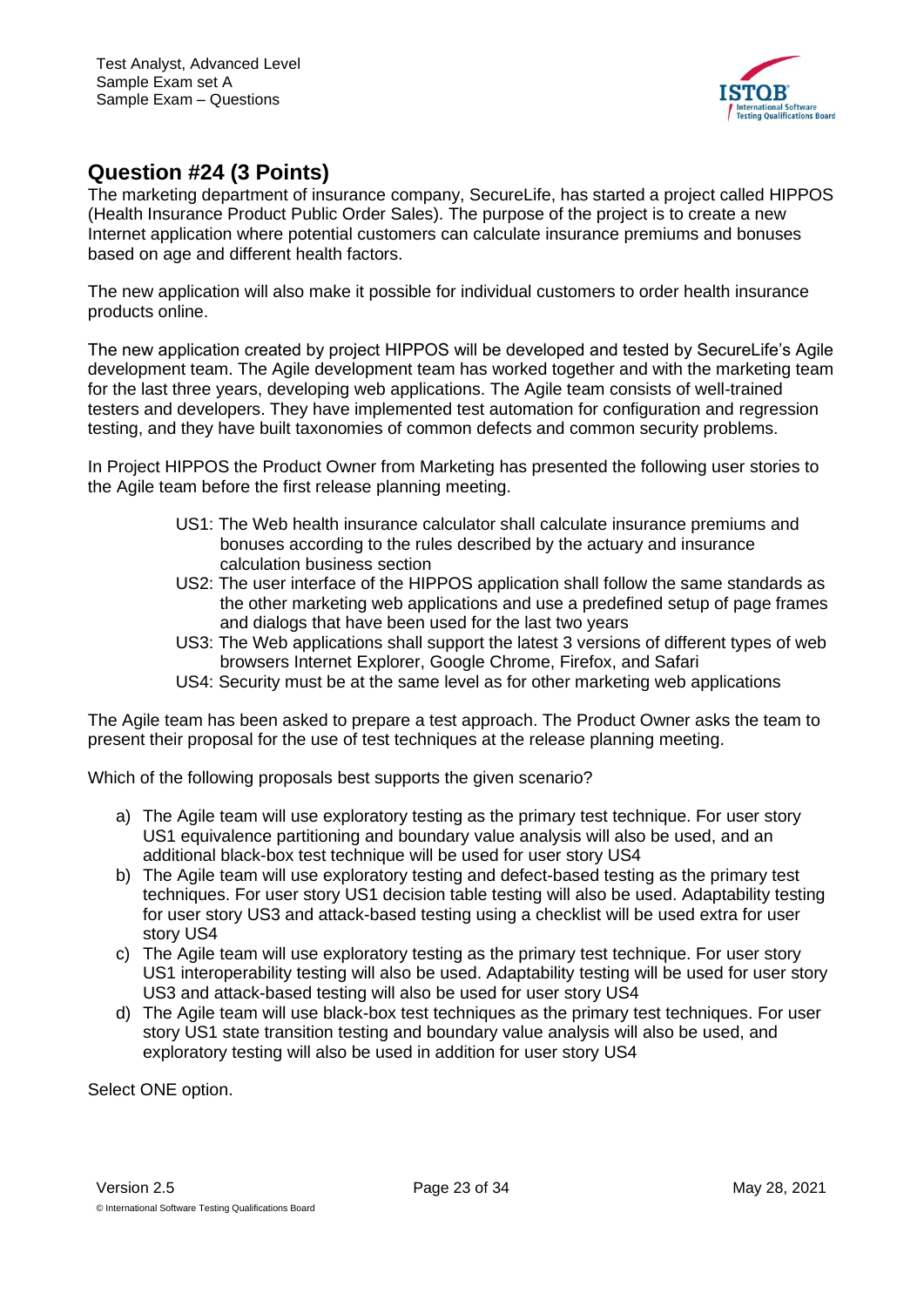

# <span id="page-23-0"></span>**Question #25 (1 Point)**

You are working on a project testing a new application that handles foreign currency exchange transactions. Much of the software which handles calculations and money transfers has been reused from a similar application which has been used for over 3 years. Several new functions are to be added to the new application to improve the user experience and display graphical information better. The users have not been fully involved in the definition of these new aspects and new functions have therefore been implemented according to the developer's expectations.

As a Test Analyst, which of the following quality characteristics would you focus the MOST on when testing the new application?

- a) Functional correctness
- b) Functional completeness
- c) Replaceability
- d) Recoverability

Select ONE option.

### <span id="page-23-1"></span>**Question #26 (1 Point)**

You work in Agile software development in the telecommunications industry. The application offers a new interface to allow customers to modify their mobile phone plan directly via the web application. You are performing system tests and work particularly on the screen used to change the mobile phone plan.

The user story you are testing is:

US-34: As a customer, I want to be able to select a new mobile phone plan online so that I can adapt it to my needs.

As part of these tests, you and the product owner invite a business expert to perform an exploratory test on this screen and indicate if they have any comments on whether the proposed solution allows them to make all the possible changes.

What kind of test are you performing?

- a) Functional correctness testing
- b) Accessibility testing
- c) Adaptability testing
- d) Functional appropriateness testing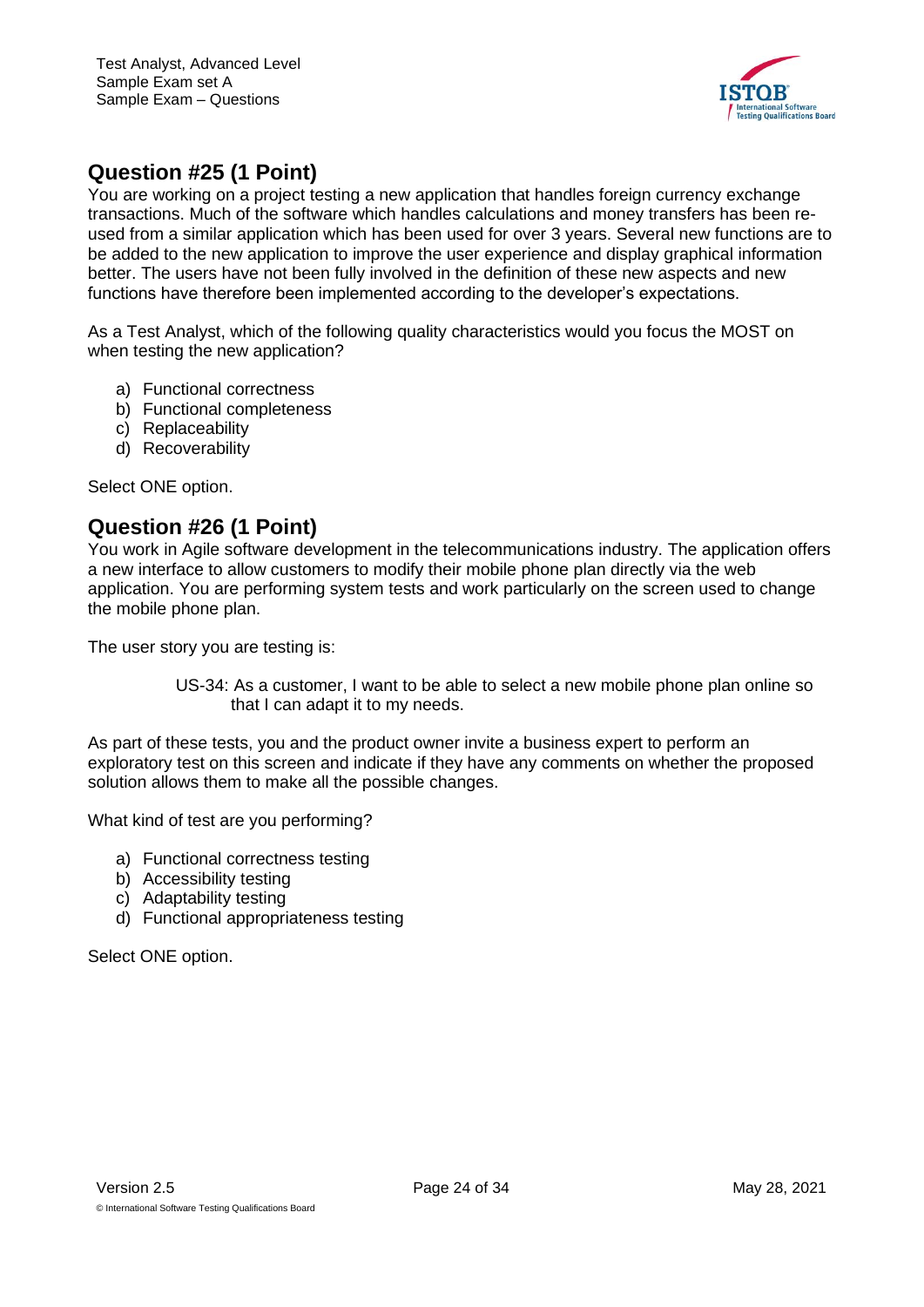

## <span id="page-24-0"></span>**Question #27 (1 Point)**

Which of the following statements is correct regarding quality sub-characteristics and the defects they target?

- a) Functional completeness testing discovers indications that the system will not be able to meet the needs of the user in a way that will be considered acceptable
- b) Functional reliability testing ensures that the functions are available when called
- c) Functional appropriateness may focus on the coverage of high-level business cases by the implemented functionality
- d) Functional correctness testing involves detecting incorrect handling of data or situations

Select ONE option.

### <span id="page-24-1"></span>**Question #28 (1 Point)**

Assume you work for a company that has developed software to help users trade currencies. A new version of the software is being developed. The main feature of this version is the ability to calculate different amounts of commission depending on the volume of the trades. In addition, different categories of users (beginner, intermediate, expert) are defined, and different functions are provided to them according to their category.

You are the Test Analyst responsible for creating functional suitability tests.

Which of the following statements correctly defines the level in the software development lifecycle at which functional suitability tests should be performed earliest?

- a) Testing that commissions have been calculated correctly for low-volume trades should be performed during component testing
- b) Testing the appropriateness of functions assigned to different user categories should be performed during acceptance testing
- c) The interoperability of the new functions with other trading systems should be conducted in system testing
- d) Testing that commissions have been calculated correctly for high-volume trades should be performed during system testing
- e) Required coverage of high-level business processes should be determined for system integration testing

Select TWO options.

### <span id="page-24-2"></span>**Question #29 (1 Point)**

When is functional appropriateness testing usually conducted?

- a) During component and integration testing
- b) During integration and system testing
- c) During system and user acceptance testing
- d) During acceptance testing, especially alpha and beta testing

Select ONE answer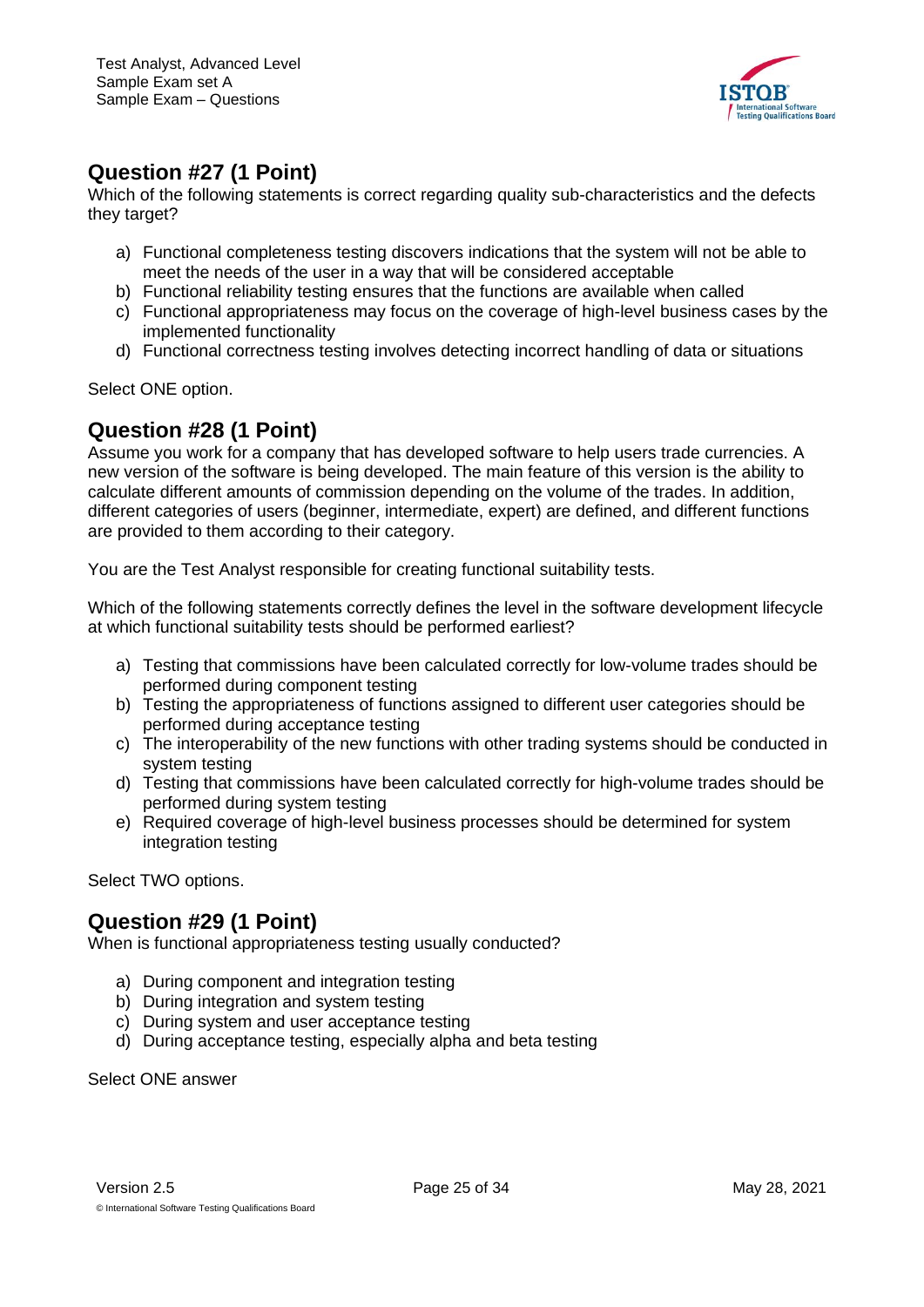

### <span id="page-25-0"></span>**Question #30 (1 Point)**

Which of the following statements is correct regarding usability testing?

- a) The usability should be verified against the requirements and validated by the real users
- b) Validation of the usability requirements should be done after release to enable real users to participate
- c) Heuristic evaluation can be used to survey the users and find usability problems
- d) Usability can be verified by running a comparison with the existing unacceptable product

Select ONE option.

### <span id="page-25-1"></span>**Question #31 (1 Point)**

Assume you work for a company that has developed a software component to help users securely and easily manage all the passwords they have defined for different websites. This component is integrated into hundreds of websites, used by millions of people world-wide.

A new software version of the component is being developed. The main feature of this version is the integration with a specific operating system that does not currently support this component.

Which of the following does not qualify as an interoperability failure?

- a) Passwords are not saved for all websites which integrate with the component
- b) 5% of the websites do not run on a specific operating system
- c) Passwords are truncated on some browsers
- d) Saving the passwords becomes too complicated for some users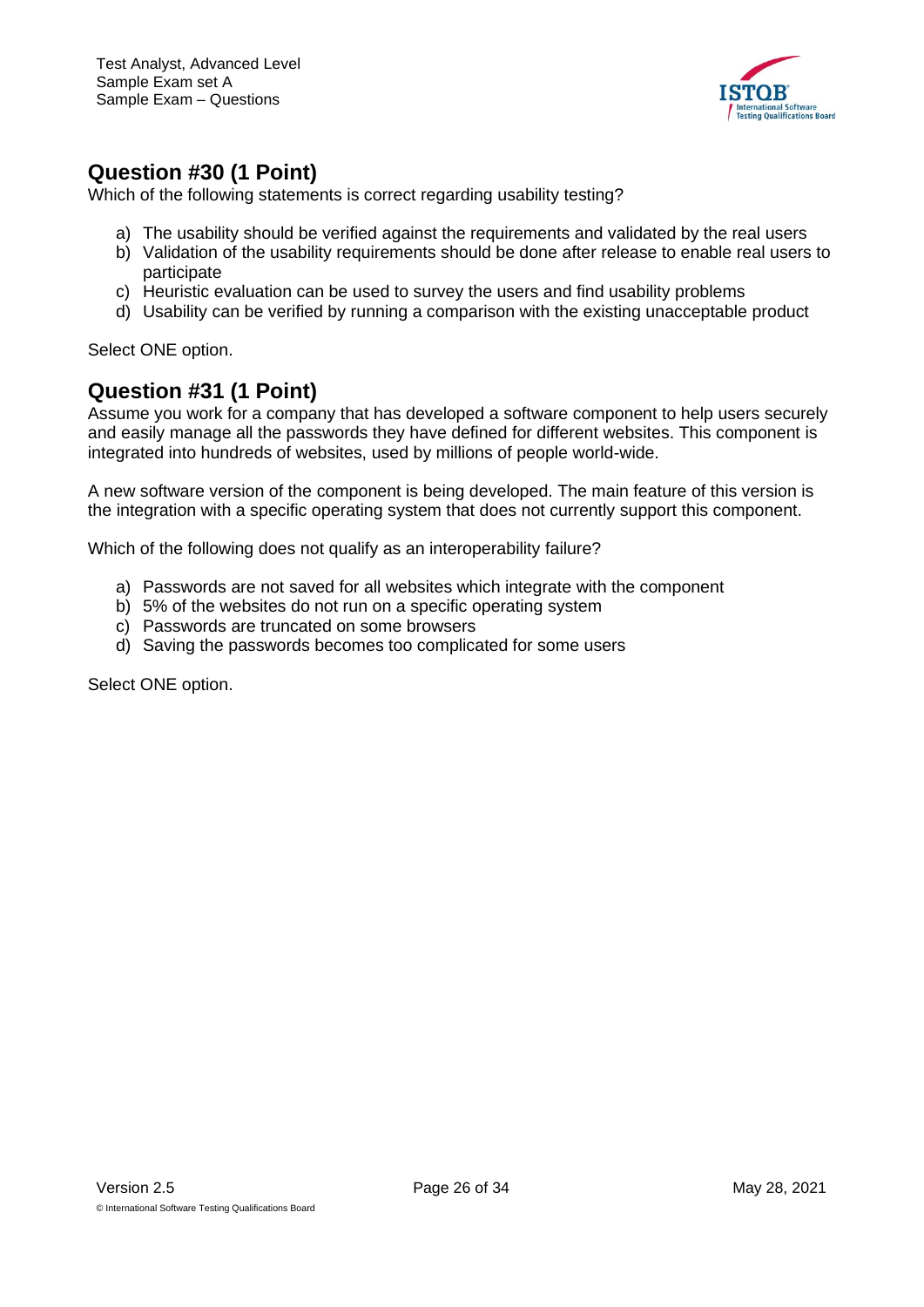

# <span id="page-26-0"></span>**Question #32 (1 Point)**

You work as a Test Analyst in the team developing a system for managing rented electric scooters. The system consists of the following three parts:

- 1. A client application for mobile phones
- 2. Scooter monitoring
- 3. A server application that supervises the work of the whole

The most important target for your team is to ensure the cooperation between modules.

Based on this description only, which quality characteristic is the most important for you, and should be tested first?

- a) Usability
- b) Interoperability
- c) Security
- d) Performance

Select ONE answer

### <span id="page-26-1"></span>**Question #33 (1 Point)**

Which of the following statements define types of defect you would NOT typically consider in portability testing?

- a) An application does not function correctly in all intended target environments
- b) Software cannot be installed for particular configurations
- c) Users with disabilities cannot interact with the application
- d) Certain software components within a system cannot be exchanged for others
- e) Incorrect data exchange between interacting components

Select TWO options.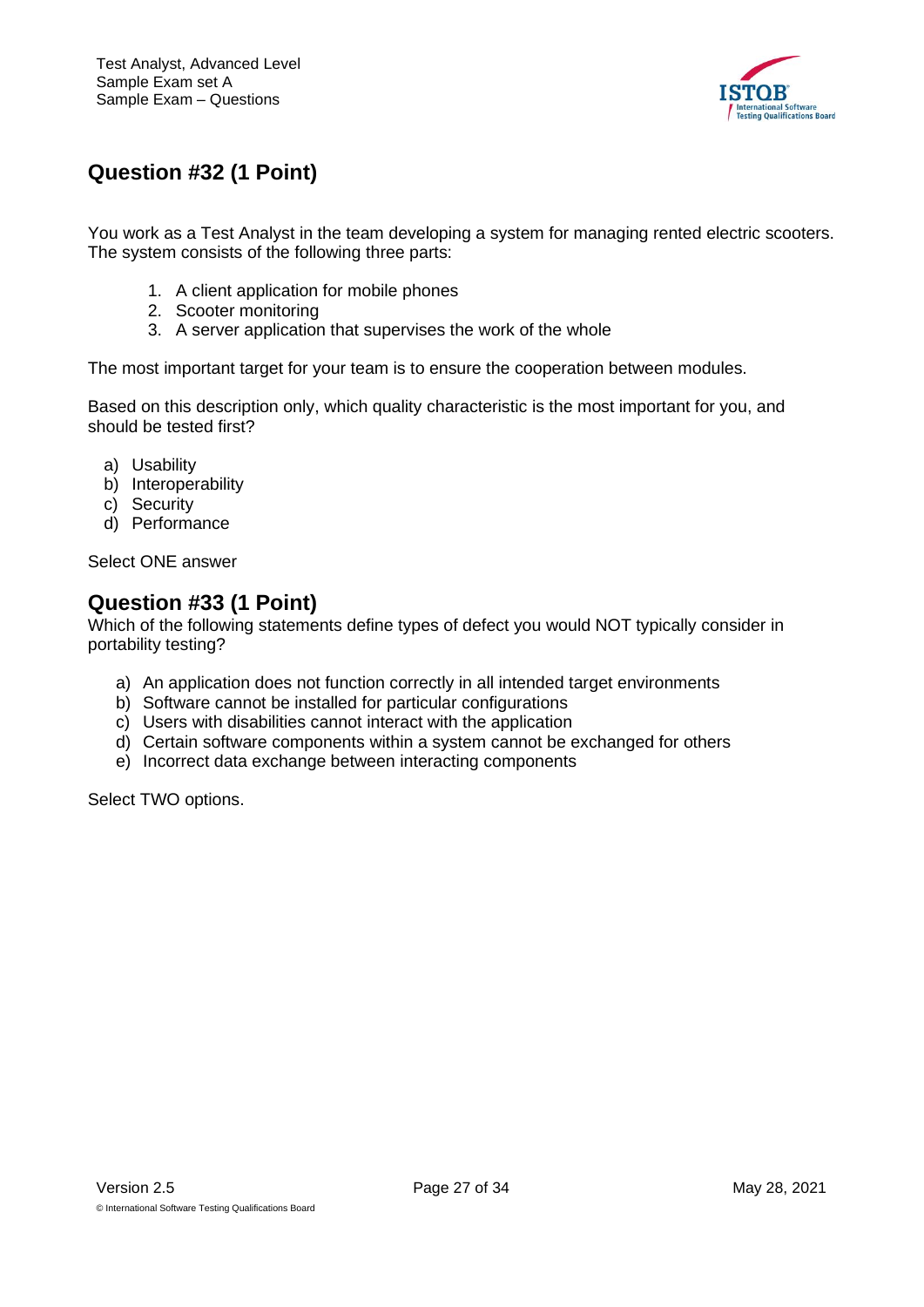

### <span id="page-27-0"></span>**Question #34 (3 Points)**

The HeatWell mobile application shall enable homeowners to control and monitor the heating of their home. The following requirements have been identified as the most important for the HeatWell app:

- Requirement 1: The user must be provided with an interface with which they can easily set required heating times and temperatures and monitor the temperature in different parts of the house.
- Requirement 2: An efficiency function shall calculate the energy consumed and help the user to optimize their needs.

You are the Test Analyst on the HeatWell team.

Which of the following test conditions would you consider to be the most appropriate for verifying the functional and/or non-functional quality characteristics of the stated requirements?

- a) The user can install the app on an Android device
- b) The user can effectively set target temperatures with a minimum number of steps
- c) The efficiency function accurately calculates heat consumption
- d) Energy consumption data can be saved on the HeatWell database server for iOS and Android devices
- e) Monitoring data can be displayed for the previous 30 days

Select TWO options.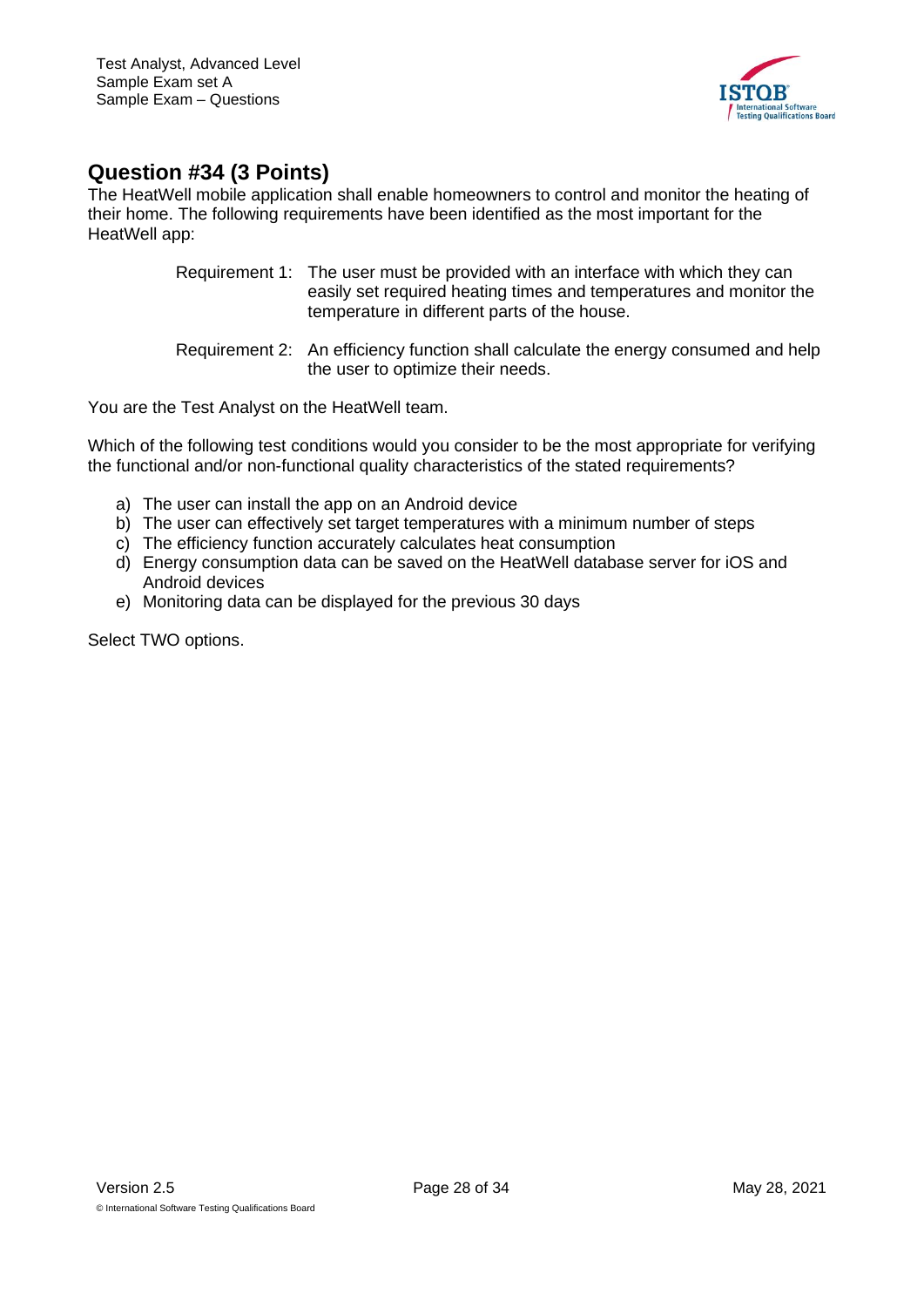

## <span id="page-28-0"></span>**Question #35 (3 Points)**

You are a Test Analyst working on a brand-new project.

The customer is a state social welfare administration that wants to improve its website. The website will contain information, news, and documentation on social welfare. It will allow any citizen to interact online in order to view their current status as well as ongoing and past reimbursements.

A team of business analysts, requirement engineers and user experience specialists have worked with the client to gather a comprehensive list of the requirements for the new website, based on the existing website, new needs, new best practices, and user feedback.

The project follows the V-model as software development lifecycle.

The requirements have been reviewed and approved by all the stakeholders.

You are now about to start the test design based on requirements and a draft of detailed specifications.

Here is a selection of some requirements:

- R003 The entire website must be accessible to users with visual disabilities, according to WCAG 2.0
- R004 The website must work properly on the devices presently utilized by users of the existing website, covering at least 80% of these users
- R005 The response time of the website must not exceed 5 seconds under the load created by 5.000 simultaneous users
- R006 The new system must keep all the non-technical data used in the previous system
- R007 Only the owner and authorized state agents must be able to access personal data in the system

Which of the requirements above should you, according to your responsibilities, consider for your test design?

- a) R003, R005, R006
- b) R003, R004
- c) R003, R004, R007
- d) R004, R006, R007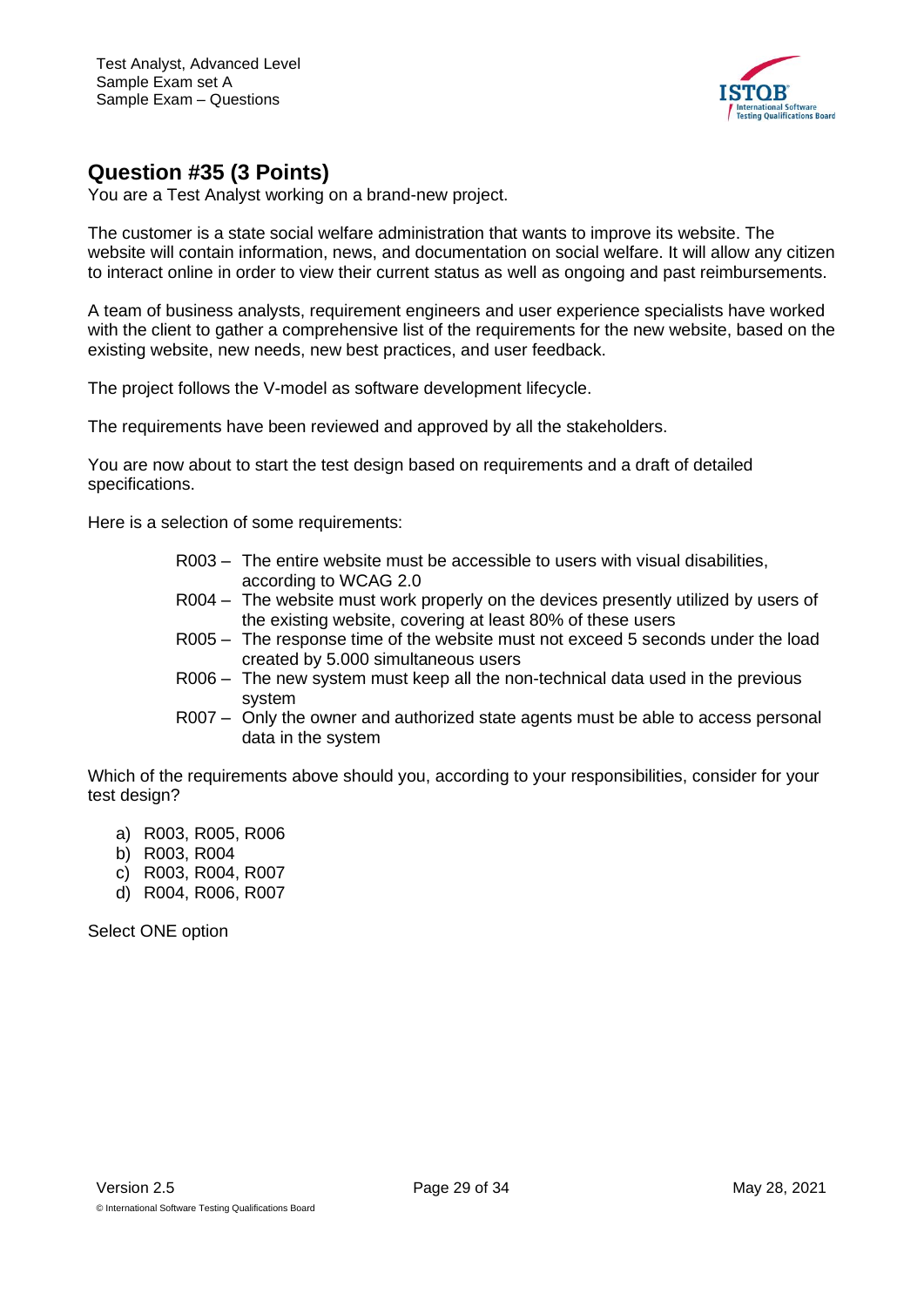

## <span id="page-29-0"></span>**Question #36 (2 Points)**

You are reviewing the following requirements specification document:

| Document: Req. spec 101-A                                                                                                                                                                                                                                                                                                                                                                                                                                                       |                                      |  |
|---------------------------------------------------------------------------------------------------------------------------------------------------------------------------------------------------------------------------------------------------------------------------------------------------------------------------------------------------------------------------------------------------------------------------------------------------------------------------------|--------------------------------------|--|
| <b>Object: Transaction screen</b>                                                                                                                                                                                                                                                                                                                                                                                                                                               |                                      |  |
| <b>Author: Susie Specifier</b>                                                                                                                                                                                                                                                                                                                                                                                                                                                  | Date written: 2019-03-15             |  |
| Version: 0.23                                                                                                                                                                                                                                                                                                                                                                                                                                                                   | <b>System: Bookkeeping TA-AB1</b>    |  |
| Subsystem: 2a15                                                                                                                                                                                                                                                                                                                                                                                                                                                                 | Use cases applicable to project? Yes |  |
| Description:                                                                                                                                                                                                                                                                                                                                                                                                                                                                    |                                      |  |
| User must be able to browse customer's transactions on the customer's account. It must be<br>possible to view the transactions either chronologically from the oldest to the newest or the<br>opposite way, or by their transaction ID. The field containing the detailed transaction information<br>must be long enough to contain the name of the transaction counterparty (maximum 20)<br>characters), their ID number (6 digits) and the transaction identifier (8 digits). |                                      |  |
| It must be possible to change between the Transaction screen and User information screen with<br>the "Swap screen" -button.                                                                                                                                                                                                                                                                                                                                                     |                                      |  |

The layout of the Transaction screen is described in more detail in a separate document.

- The retrieval time of new data must be less than 3 seconds per screen. The number of simultaneous users will vary between 20 and 40 and is expected to increase to 60 within a year
- More details about the performance requirements can be found in a separate performance requirements specification document

The following is the checklist you are using for this review:

- 1. Is each requirement testable?
- 2. Does each requirement have acceptance criteria listed?
- 3. Does each requirement have a defined priority level?
- 4. Are the requirements uniquely identified?
- 5. Is the specification versioned?
- 6. Is there traceability visible from each requirement to the business/marketing requirements?
- 7. Is there traceability between the requirements and the use cases (if applicable)?

You are reviewing the specification above with the provided checklist. Assume you have access to the document that provides more information about the screen layout. Which of the items on the checklist are NOT met by the specification?

- a) 1, 2, 3
- b) 4, 6, 7
- c) 3, 5, 7
- d) 4, 5, 6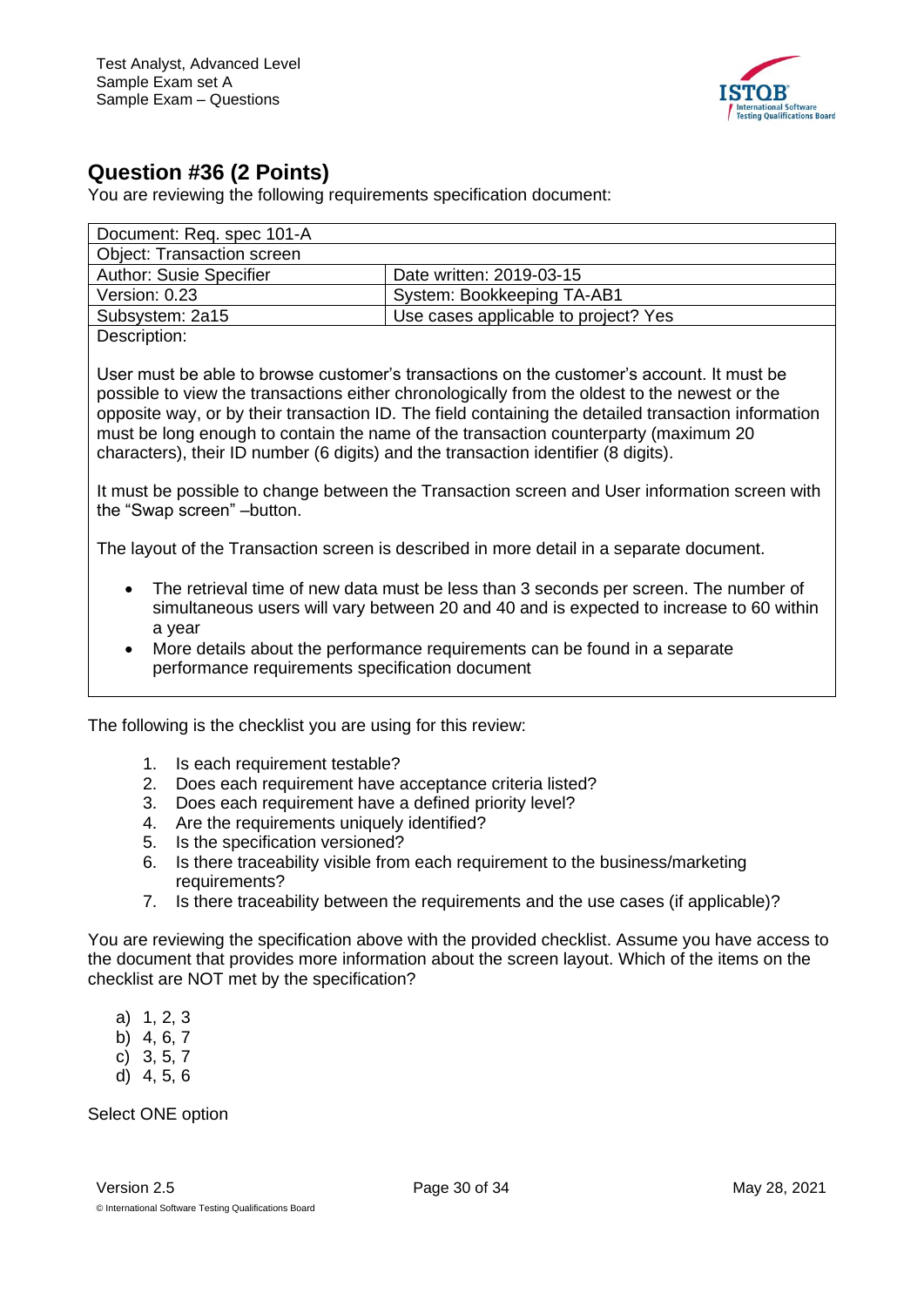

### <span id="page-30-0"></span>**Question #37 (2 Points)**

You are a Test Analyst assigned to a project for the development of a new online banking application. You were asked to participate in the requirements review. For your individual preparation you are given a checklist to help you to check basics rules in requirements writing.

The following is one of the requirements:

R034 – Even a person unfamiliar with software applications must be able to make a bank transfer

The following is an extract of the checklist:

- I. The requirement must be testable
- II. The requirement must have an identifier
- III. The requirement must always show its version number
- IV. The requirement must show traceability to one or more business/marketing requirements

Without further information on this requirement. Which of the following four checklist items are correct with respect to the requirement?

- a) All the items are respected
- b) I and II are respected
- c) Only II is respected
- d) Only I is respected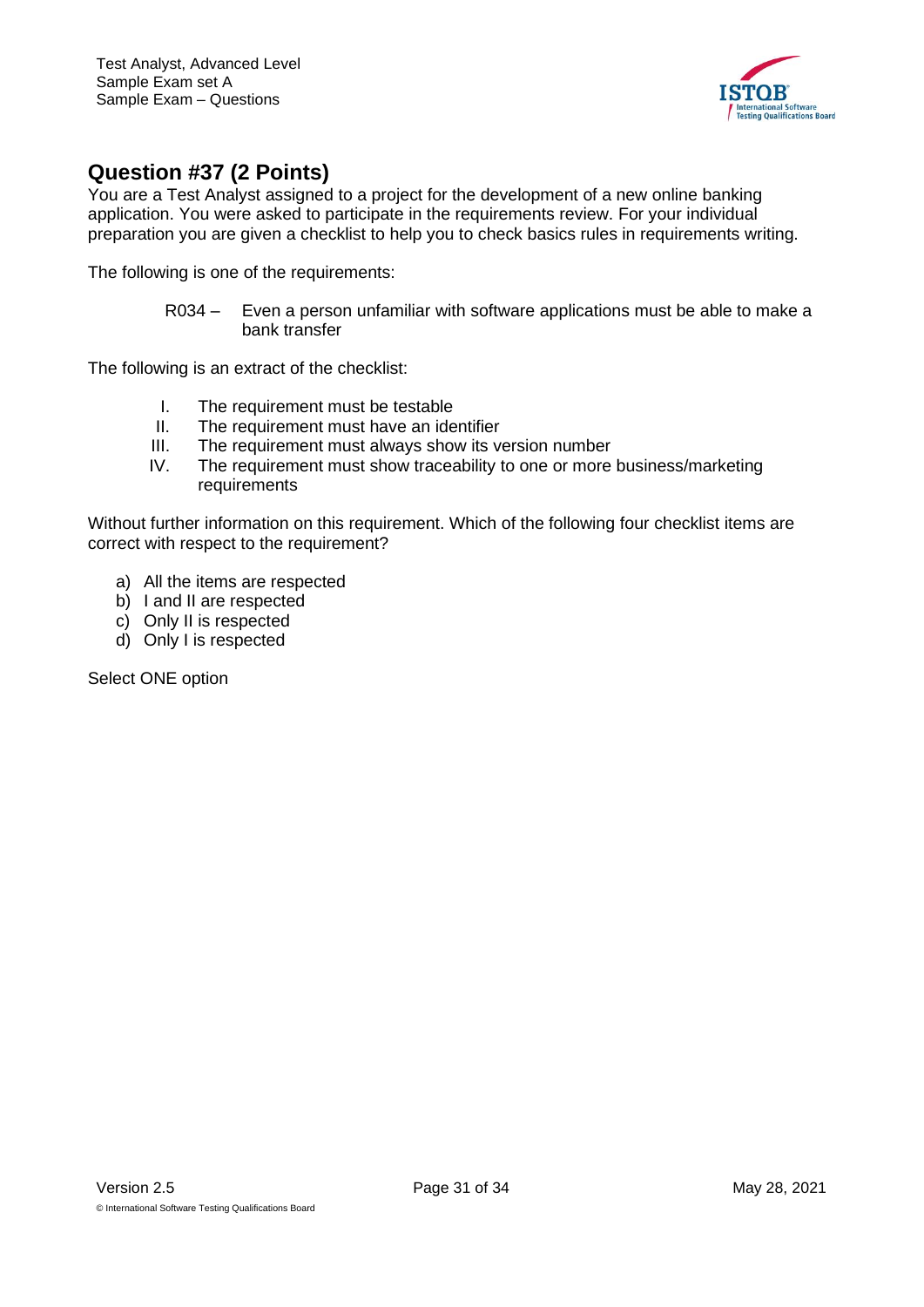

## <span id="page-31-0"></span>**Question #38 (2 Points)**

Easytravel is a card which is used to paying for journeys on buses and subways. The user can store credit to the card at the Easytravel Loading Machines and the system automatically deducts the journey fee when the user presents the card to the card reader on a bus or at the subway station.

You are a member of the Easytravel project team, and the following user story has been given to you for reviewing.

> USER STORY: Add credit to the Easytravel card Priority: 1

As a bus passenger, I want to add credit to my Easytravel card so that I can pay for bus rides using the card

#### **FEATURE**

| <b>Action</b>                             | <b>Acceptance Criteria</b>                                                                   |
|-------------------------------------------|----------------------------------------------------------------------------------------------|
| User puts the Easytravel card into a card | The loading machine displays an option to top up                                             |
| reader on the Easytravel Loading Machine. | funds on the card 's balance.                                                                |
| Loading machine checks card credentials   | Card rejected if invalid                                                                     |
| User selects "top up card".               | Loading machine is ready                                                                     |
| User puts in one or more cash notes.      | The loading machine shows an increase to the<br>card's balance according to note(s) entered. |
| Loading machine contacts back-end system  | Back-end system is updated                                                                   |
| with update.                              |                                                                                              |
| User selects "exit".                      | User is prompted to remove their Easytravel card.                                            |

Consider the following checklist for a good user story. Which of these criteria are NOT achieved regarding this user story?

- a) Is the story written entirely from the view of the person who is requesting it?
- b) Is the feature clearly defined and distinct?
- c) Are the acceptance criteria defined and testable?
- d) Is the story prioritized?
- e) Does the story follow the commonly used format?

Select TWO options.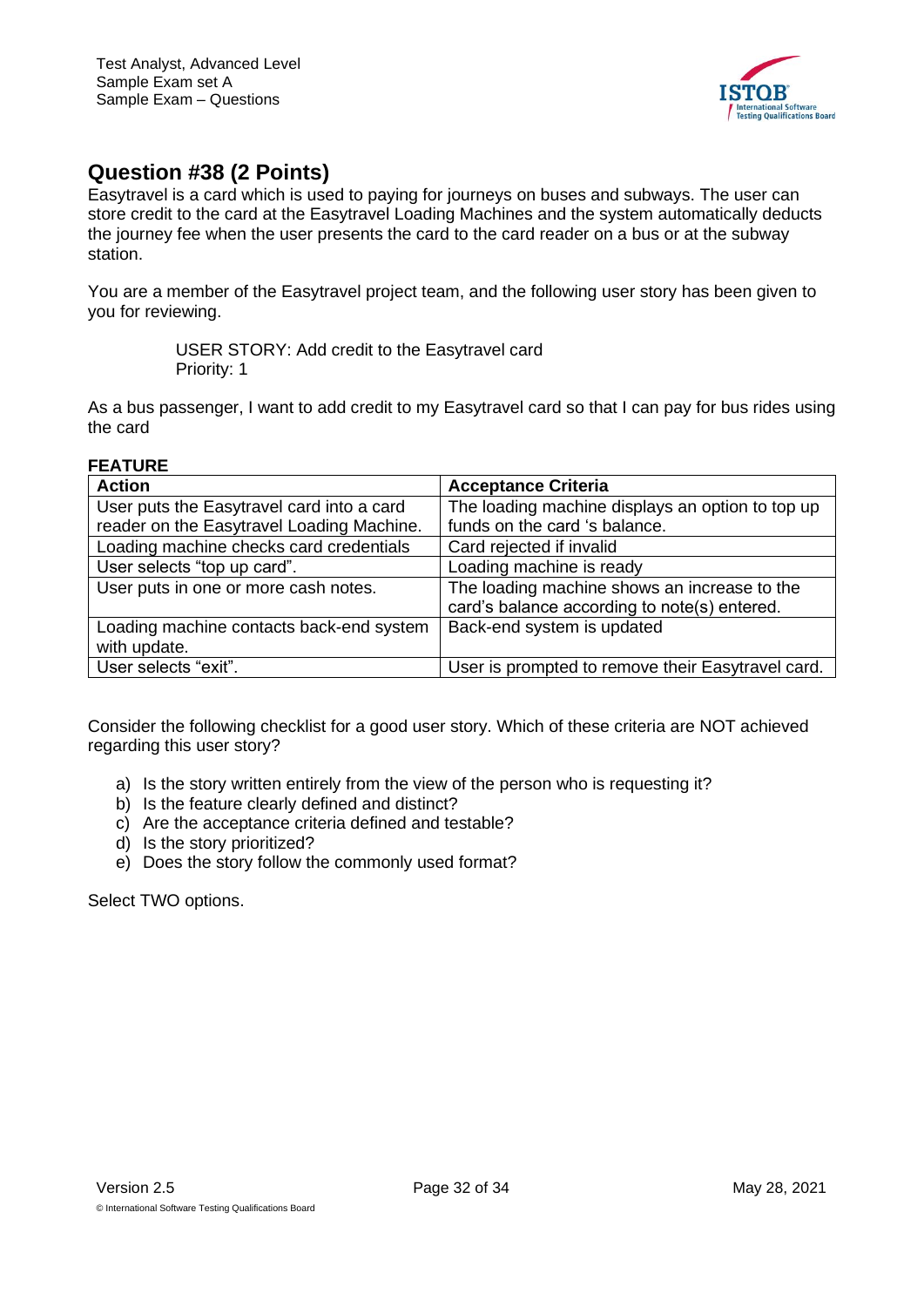

# <span id="page-32-0"></span>**Question #39 (2 Points)**

A business application is in the maintenance phase and several changes to the business logic have either already been implemented or are expected be implemented in the next release. Test automation is used to ensure that business cases are regression tested whenever a change is made. A keyword-driven approach is used for the test automation. Since the last release, some emergency fixes were necessary, and the test automation reports are now highlighting anomalies.

Which of the following steps should now be conducted by the Test Analyst?

- a) Update the keywords and data to reflect changes made
- b) Modularize the automation scripts
- c) Analyze anomalies to determine if the problem is with the keywords, the input data, the automation script itself or with the application being tested
- d) Ask the developer to manually step through the failed automated test with the same data to see if the failure is in the application itself
- e) If the cause of the anomaly cannot be found remove the test from the automated regression testing pack

Select TWO options.

### <span id="page-32-1"></span>**Question #40 (1 Point)**

Which of the following statements does NOT describe a benefit from using testing tools?

- a) Test data preparation tools can "anonymize" data while still maintaining the internal integrity of that data
- b) Test execution tools enable fewer tests to be run, which reduces costs and the efficiency of regression tests
- c) Test design tools can help the Test Analyst to choose the types of tests that are needed to obtain a targeted level of coverage
- d) Test execution tools enable the same tests to be repeated in many environments